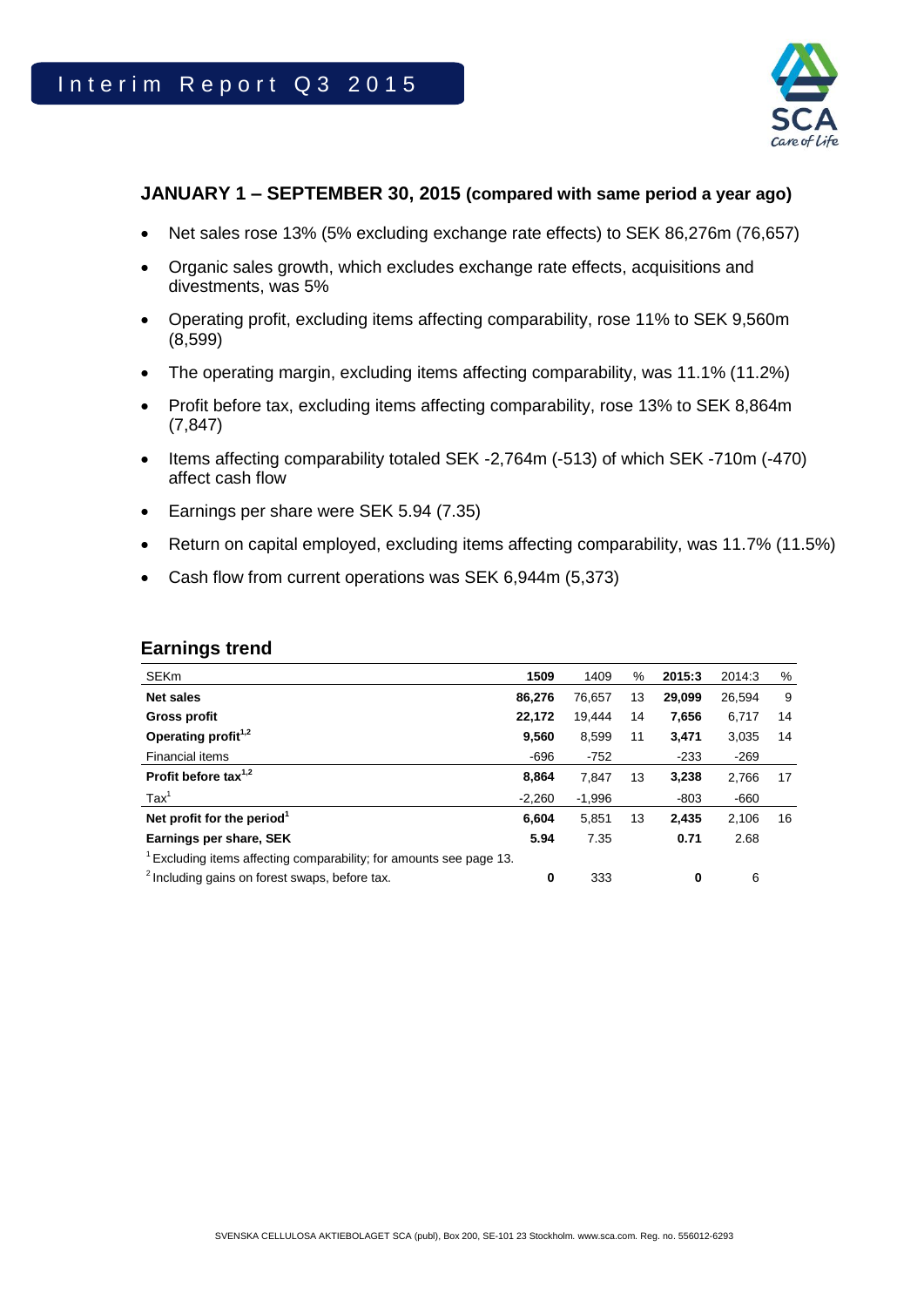## **CEO'S COMMENTS**

The third quarter of 2015 showed good organic sales growth, a higher operating profit and a higher operating cash flow compared with the same period a year ago.

The past few months have been eventful, during which we made a number of important, strategic decisions. To further intensify the focus on the Group's two operations, SCA has decided to initiate a dividing of the Group into two divisions: a Hygiene division and a Forest Products division. As of January 1, 2017, the Forest Products division will expand its quarterly financial reporting. In Forest Products, we have decided to invest in increased capacity for pulp production at the Östrand pulp mill in Sweden. Over time, the investment in Östrand will increase sales and competitiveness and create a world-class cost position and higher margins.

To accelerate growth and the pace of innovation as well as to further strengthen the competitiveness of SCA's hygiene operations, we have also decided to implement an enhancement of our hygiene organization, effective January 1, 2016. In October we announced that SCA is acquiring Wausau Paper Corp., a North American Away-from-Home tissue company. Wausau Paper's product portfolio complements SCA's offerings in North America and gives us access to premium tissue in the region. We expect the acquisition to generate benefits for SCA and our customers. The transaction is subject to Wausau Paper shareholder and regulatory approvals, and is expected to close during the first quarter of 2016.

In Asia, which is an important growth market with a large population and low penetration of hygiene products, we strengthen the collaboration with Vinda by divesting our business in South East Asia, Taiwan and South Korea for integration with Vinda. The transaction enables us to further leverage on our strengths to build a leading Asian hygiene business.

We have continued to address areas for improvement. Against the backdrop of declining global demand for publication papers over several years and weak profitability at the Ortviken paper mill, we intend to close one newsprint machine at Ortviken paper mill in Sundsvall, Sweden. We will also recognize an impairment loss for the mill. We are divesting our baby diaper operation in South Africa, which has had unsatisfactory profitability. In addition, we have addressed our brand valuation in relation to our baby diaper operation in Mexico and the Everbeauty acquisition in Asia, which has entailed impairment losses. We are divesting our ownership in Bromma Business Jet and have recognized costs for this during the third quarter. The sale is in line with SCA's previous announcement that the Group will not own business jets.

As part of SCA's ongoing cost-savings program related to the acquisition of Georgia-Pacific's European tissue operations, in October we closed our tissue production plant in Saint-Cyr-en-Val, France. The closure gave rise to restructuring costs during the third quarter 2015.

Also during the quarter, SCA was included in Dow Jones Sustainability Indices, one of the world's most prestigious sustainability rankings. SCA was named industry leader in the Household Products sector.

Consolidated net sales for the third quarter of 2015 increased by 9% compared with the same period a year ago. Organic sales growth was 5% as a result of favorable growth for both Personal Care and Tissue. In emerging markets, which accounted for 32% of sales, organic sales growth was 12%, and in mature markets organic sales growth was 3%. During the quarter we introduced eight innovations and product launches under the Drypers, Libero, Tempo, TENA and Tork brands.

Consolidated operating profit for the third quarter of 2015, excluding items affecting comparability and currency translation effects, rose 10% compared with the same period a year ago. The increase is mainly attributable to a better price/mix, higher volumes and cost savings. Raw material costs increased by SEK 758m, mainly due to the stronger U.S. dollar. The operating margin, excluding items affecting comparability, increased by 0.5 percentage points to 11.9%. Operating cash flow increased by 7%. Return on capital employed, excluding items affecting comparability, grew by 1.4 percentage points to 12.8%.

Both Personal Care and Tissue showed a higher operating profit for the third quarter of 2015 compared with the same period a year ago. Operating profit was favorably affected by a better price/mix, higher volumes and cost savings. Higher raw material costs had a negative impact on earnings mainly owing to the stronger U.S. dollar. Operating profit for Forest Products rose mainly as a result of higher prices (including exchange rate effects), cost savings and lower raw material and energy costs.

#### **Net sales**

### **Operating profit**



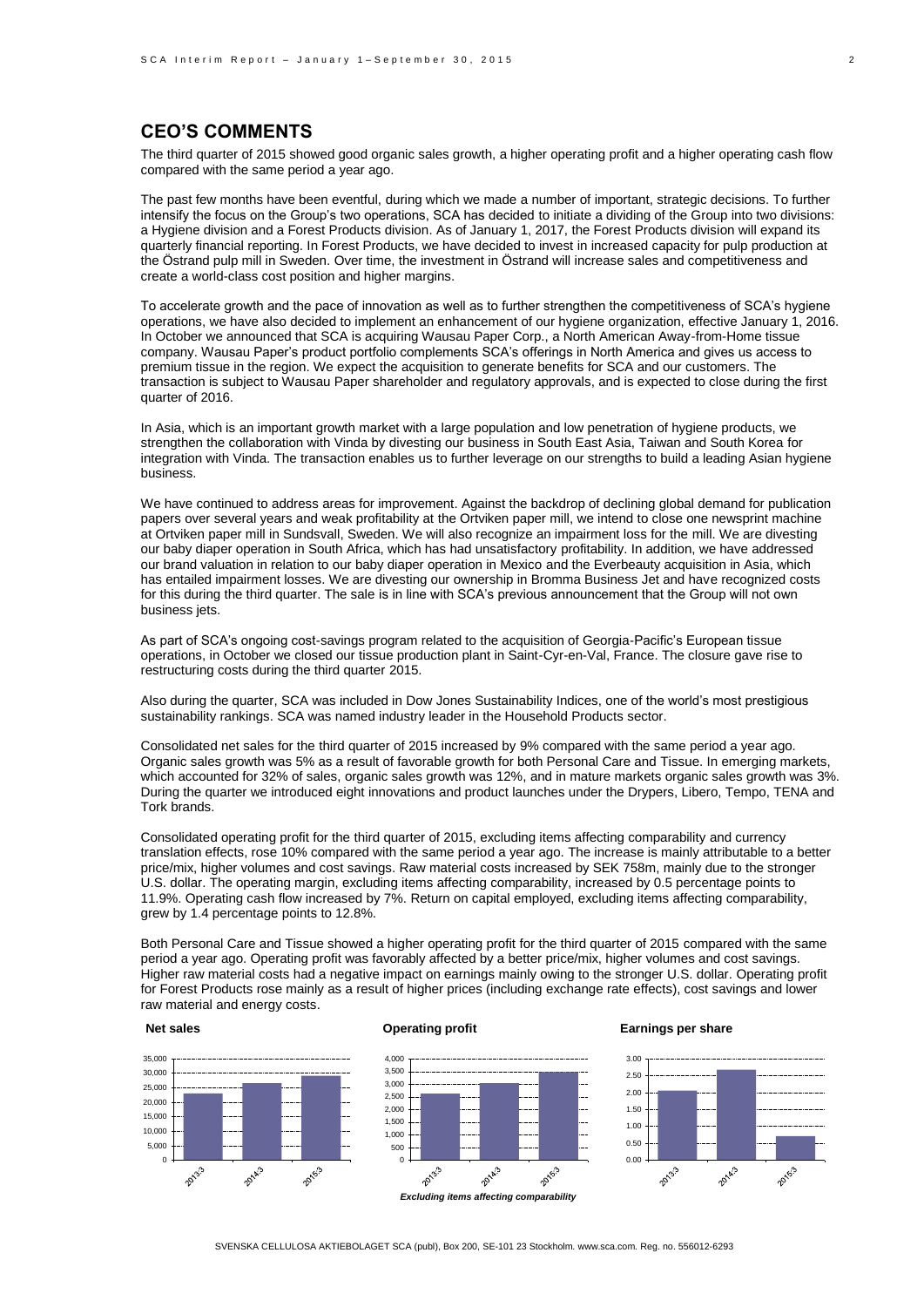# **EARNINGS TREND FOR THE GROUP**

| <b>SEKm</b>                                                                                                                                 | 1509      | 1409      | %  | 2015:3    | 2014:3    | %  |
|---------------------------------------------------------------------------------------------------------------------------------------------|-----------|-----------|----|-----------|-----------|----|
| <b>Net sales</b>                                                                                                                            | 86,276    | 76.657    | 13 | 29,099    | 26.594    | 9  |
| Cost of goods sold                                                                                                                          | $-64,104$ | $-57,213$ |    | $-21,443$ | $-19,877$ |    |
| <b>Gross profit</b>                                                                                                                         | 22,172    | 19,444    | 14 | 7,656     | 6,717     | 14 |
| Sales, general and administration                                                                                                           | $-12,612$ | $-10,845$ |    | $-4,185$  | $-3,682$  |    |
| Operating profit <sup>1,2</sup>                                                                                                             | 9.560     | 8,599     | 11 | 3,471     | 3,035     | 14 |
| <b>Financial items</b>                                                                                                                      | $-696$    | $-752$    |    | $-233$    | $-269$    |    |
| Profit before tax <sup>1,2</sup>                                                                                                            | 8,864     | 7,847     | 13 | 3,238     | 2,766     | 17 |
| $\text{Tax}^1$                                                                                                                              | $-2,260$  | $-1,996$  |    | $-803$    | $-660$    |    |
| Net profit for the period <sup>1</sup>                                                                                                      | 6,604     | 5,851     | 13 | 2,435     | 2,106     | 16 |
| Excluding items affecting comparability; for amounts see page 13.<br><sup>2</sup> Including gains on forest swaps, before tax.              | 0         | 333       |    | 0         | 6         |    |
| Earnings per share, SEK owners of the parent company                                                                                        |           |           |    |           |           |    |
| - after dilution effects                                                                                                                    | 5.94      | 7.35      |    | 0.71      | 2.68      |    |
| Margins (%)                                                                                                                                 |           |           |    |           |           |    |
| Gross margin                                                                                                                                | 25.7      | 25.4      |    | 26.3      | 25.3      |    |
| Operating margin <sup>1,2</sup>                                                                                                             | 11.1      | 11.2      |    | 11.9      | 11.4      |    |
| Financial net margin                                                                                                                        | $-0.8$    | $-1.0$    |    | $-0.8$    | $-1.0$    |    |
| Profit margin <sup>1,2</sup>                                                                                                                | 10.3      | 10.2      |    | 11.1      | 10.4      |    |
| $\text{Tax}^1$                                                                                                                              | $-2.6$    | $-2.6$    |    | $-2.8$    | $-2.5$    |    |
| Net margin $1$                                                                                                                              | 7.7       | 7.6       |    | 8.3       | 7.9       |    |
| <sup>1</sup> Excluding items affecting comparability; for amounts see page 13.<br><sup>2</sup> Including gains on forest swaps, before tax. | 0         | 333       |    | 0         | 6         |    |

# **OPERATING PROFIT PER BUSINESS AREA**

| <b>SEKm</b>                                                                                                                    | 1509   | 1409   | %  | 2015:3 | 2014:3 | %  |
|--------------------------------------------------------------------------------------------------------------------------------|--------|--------|----|--------|--------|----|
| <b>Personal Care</b>                                                                                                           | 2.904  | 2.596  | 12 | 1,058  | 897    | 18 |
| Tissue                                                                                                                         | 5.274  | 4.785  | 10 | 1.892  | 1.740  | 9  |
| Forest Products <sup>2</sup>                                                                                                   | 1.993  | 1.822  | 9  | 693    | 613    | 13 |
| Other                                                                                                                          | $-611$ | $-604$ |    | $-172$ | $-215$ |    |
| Total $1,2$                                                                                                                    | 9,560  | 8.599  | 11 | 3.471  | 3.035  | 14 |
| Excluding items affecting comparability; for amounts see page 13.<br><sup>2</sup> Including gains on forest swaps, before tax. | 0      | 333    |    |        | 6      |    |

## **OPERATING CASH FLOW PER BUSINESS AREA**

| <b>SEKm</b>            | 1509   | 1409   | %   | 2015:3 | 2014:3 | %   |
|------------------------|--------|--------|-----|--------|--------|-----|
| Personal Care          | 2,731  | 2.297  | 19  | 1.456  | 1.179  | 23  |
| Tissue                 | 5,565  | 5.051  | 10  | 2,233  | 2,559  | -13 |
| <b>Forest Products</b> | 1,812  | 845    | 114 | 827    | 550    | 50  |
| Other                  | $-918$ | $-686$ |     | -211   | $-273$ |     |
| <b>Total</b>           | 9,190  | 7,507  | 22  | 4,305  | 4,015  |     |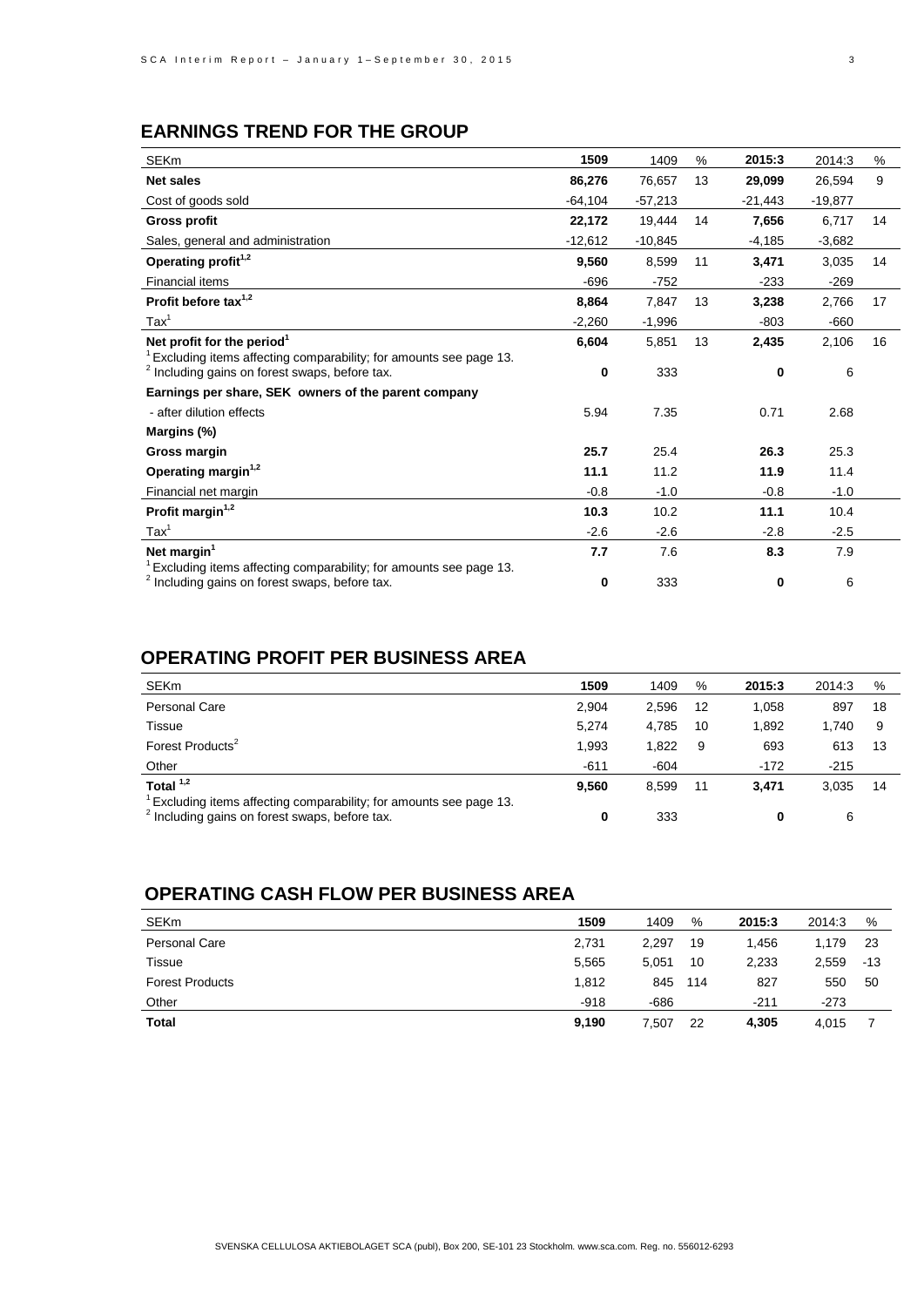**Net sales**



## **GROUP**

## **MARKET/EXTERNAL ENVIRONMENT**

The global market for hygiene products was affected by greater competition, low growth in mature markets and continued favorable growth in emerging markets during the first nine months of 2015 compared with the same period a year ago. The U.S. dollar strengthened considerably, which among other things led to higher costs for raw materials, such as pulp, purchased in U.S. dollars.

The European and North American markets for incontinence products showed low growth in the institutional and home care sectors, and favorable growth in the retail market during the first nine months of 2015 compared with the same period a year ago. Emerging markets showed favorable growth in demand for incontinence products. The market for incontinence products was affected by greater competition and campaign activity. In western Europe, demand for baby diapers was stable, while demand for feminine care products decreased slightly. In emerging markets, demand grew for baby diapers and feminine care products. The global market for baby diapers was characterized by intense competition and campaign activity.

The European market for consumer tissue and AfH tissue showed low growth during the first nine months of 2015 compared with the same period a year ago. In North America, growth was low for AfH tissue, and competition rose as a result of greater investment in production capacity. The Chinese tissue market showed higher demand.

In Europe, demand for kraftliner and solid-wood products increased during the first nine months of 2015 compared with the same period a year ago. Demand in Europe for publication papers continued to fall.

## **SALES AND EARNINGS**

**January–September 2015 compared with corresponding period a year ago** Net sales rose 13% to SEK 86,276m (76,657). Organic sales growth, which excludes exchange rate effects, acquisitions and divestments, was 5%, of which volume accounted for 3% and price/mix for 2%. Organic sales growth was 3% in mature markets and 12% in emerging markets. Emerging markets accounted for 32% of sales. Exchange rate effects increased sales by 8%.

Operating profit, excluding items affecting comparability, rose 11% (8% excluding gains on forest swaps and currency translation effects) to SEK 9,560m (8,599). A better price/mix, higher volumes and cost savings contributed to the earnings growth. Raw material costs increased by SEK 1,924m, mainly owing to the stronger U.S. dollar. Investments were made in increased marketing activities for incontinence products and in India. Since January 1, 2015, SCA no longer includes gains on forest swaps in the income statement, and thus gains on forest swaps amounted to SEK 0m, compared with SEK 333m in the preceding year. Operating profit for Personal Care, excluding items affecting comparability, increased by 12% (9% excluding currency translation effects). Operating profit for Tissue, excluding items affecting comparability, increased by 10% (0% excluding currency translation effects). For Forest Products, operating profit, excluding items affecting comparability, increased by 9% (27% excluding gains on forest swaps).

Items affecting comparability amounted to SEK -2,764m (-513) and consist of impairment of assets mainly related to the Ortviken paper mill in Forest Products. They also include integration costs for the Georgia-Pacific acquisition, impairment of brands related to the baby diaper operation in Mexico and the Everbeauty acquisition in Asia, transaction costs, costs associated with management changes, and costs for the termination of an aircraft lease and the divestment of the ownership in Bromma Business Jet.

Financial items decreased to SEK -696m (-752) as a result of lower average net debt during the period, which compensated for slightly higher interest rates during the period.

Profit before tax, excluding items affecting comparability, rose 13% (6% excluding currency translation effects) to SEK 8,864m (7,847). The tax expense, excluding

#### **Operating profit and margin**



*Excluding items affecting comparability*

#### **Profit before tax**



*Excluding items affecting comparability*

### **Change in net sales (%)**

|                    | 1509 vs<br>1409 | 2015:3 vs.<br>2014:3 |
|--------------------|-----------------|----------------------|
| Total              | 13              | 9                    |
| Price/mix          | 2               | 3                    |
| Volume             | 3               | 2                    |
| Currency           | 8               | 4                    |
| Acquisitions       | ი               | 0                    |
| <b>Divestments</b> | ი               | ი                    |

### **Change in operating profit (%)**

|               | 1509 vs<br>1409 | 2015:3 vs.<br>2014:3 |
|---------------|-----------------|----------------------|
| <b>Total</b>  | 11              | 14                   |
| Price/mix     | 20              | 23                   |
| Volume        | 10              | 12                   |
| Raw materials | -22             | $-25$                |
| Energy        | 2               | 2                    |
| Currency      | 7               | 4                    |
| Other         | -6              | -2                   |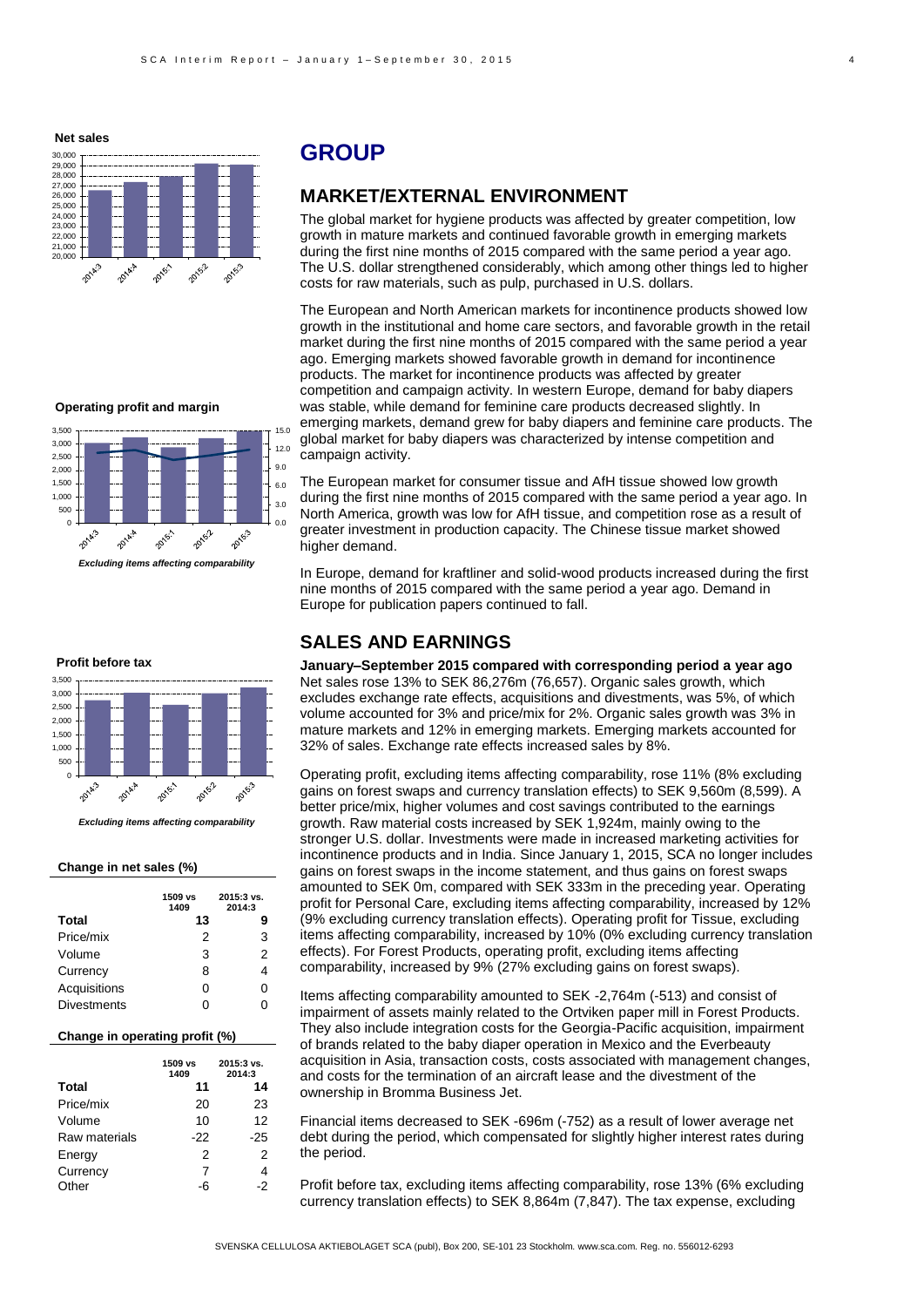the effects of items affecting comparability, was SEK 2,260m (1,996).

Net profit for the period, excluding items affecting comparability, rose 13% (6% excluding currency translation effects) to SEK 6,604m (5,851). Earnings per share, including items affecting comparability, were SEK 5.94 (7.35).

Return on capital employed, excluding items affecting comparability, was 11.7% (11.5%).

### **Third quarter 2015 compared with third quarter 2014**

Net sales rose 9% to SEK 29,099m (26,594). Organic sales growth, which excludes exchange rate effects, acquisitions and divestments, was 5%, of which volume accounted for 2% and price/mix for 3%. Organic sales growth was 3% in mature markets and 12% in emerging markets. Emerging markets accounted for 32% of sales. Exchange rate effects increased sales by 4%.

Operating profit, excluding items affecting comparability, rose 14% (10% excluding currency translation effects) to SEK 3,471m (3,035). A better price/mix, higher volumes and cost savings contributed to the earnings increase. Raw material costs increased by SEK 758m.

Profit before tax, excluding items affecting comparability, rose 17% (13% excluding exchange rate effects) to SEK 3,238m (2,766).

Profit for the period, excluding items affecting comparability, rose 16% (12% excluding currency translation effects) to SEK 2,435m (2,106). Earnings per share, including items affecting comparability, were SEK 0.71 (2.68).

Return on capital employed, excluding items affecting comparability, was 12.8% (11.4%).

### **CASH FLOW AND FINANCING**

The operating cash surplus amounted to SEK 13,514m (11,731). The cash flow effect of changes in working capital was SEK -864m (-1,156). Increased trade payables did not compensate for increased trade receivables and inventories. Current capital expenditures amounted to SEK -2,780m (-2,452). Operating cash flow amounted to SEK 9,190m (7,507).

Financial items decreased to SEK -696m (-752) as a result of lower average net debt, which compensated for slightly higher interest rates during the period. Tax payments totaled SEK 1,682m (1,400). Cash flow from current operations amounted to SEK 6,944m (5,373) during the period. The improvement is mainly attributable to a higher operating surplus.

Strategic investments totaled SEK -1,558m (-1,250). The net sum of acquisitions and divestments was SEK 260m (349). Payment of the shareholder dividend affected cash flow by SEK -3,864m (-3,442). Net cash flow totaled SEK 1,782m (332).

Net debt has decreased by SEK 4,226m during the year to SEK 31,721m. Excluding pension liabilities, net debt amounted to SEK 28,853m. Net cash flow decreased net debt by SEK 1,782m. Fair value measurement of pension assets and pension obligations together with fair valuation of financial instruments decreased net debt by SEK 2,420m. Exchange rate movements decreased net debt by SEK 24m.

The debt/equity ratio was 0.42 (0.53). Excluding pension liabilities, the debt/equity ratio was 0.39 (0.46). The debt payment capacity was 44% (39%).

## **EQUITY**

Consolidated equity increased by SEK 1,843m during the period, to SEK 74,715m. Net profit for the period increased equity by SEK 4,545m. Payment of the shareholder dividend decreased equity by SEK 3,864m, while statement of the net pension liability to fair value increased equity by SEK 1,679m after tax. Statement of financial instruments to fair value increased equity by SEK 163m after tax. Exchange rate movements, including the effects of hedges of net investments in foreign assets, after tax, decreased equity by SEK 658m. Other items decreased equity by SEK 22m.

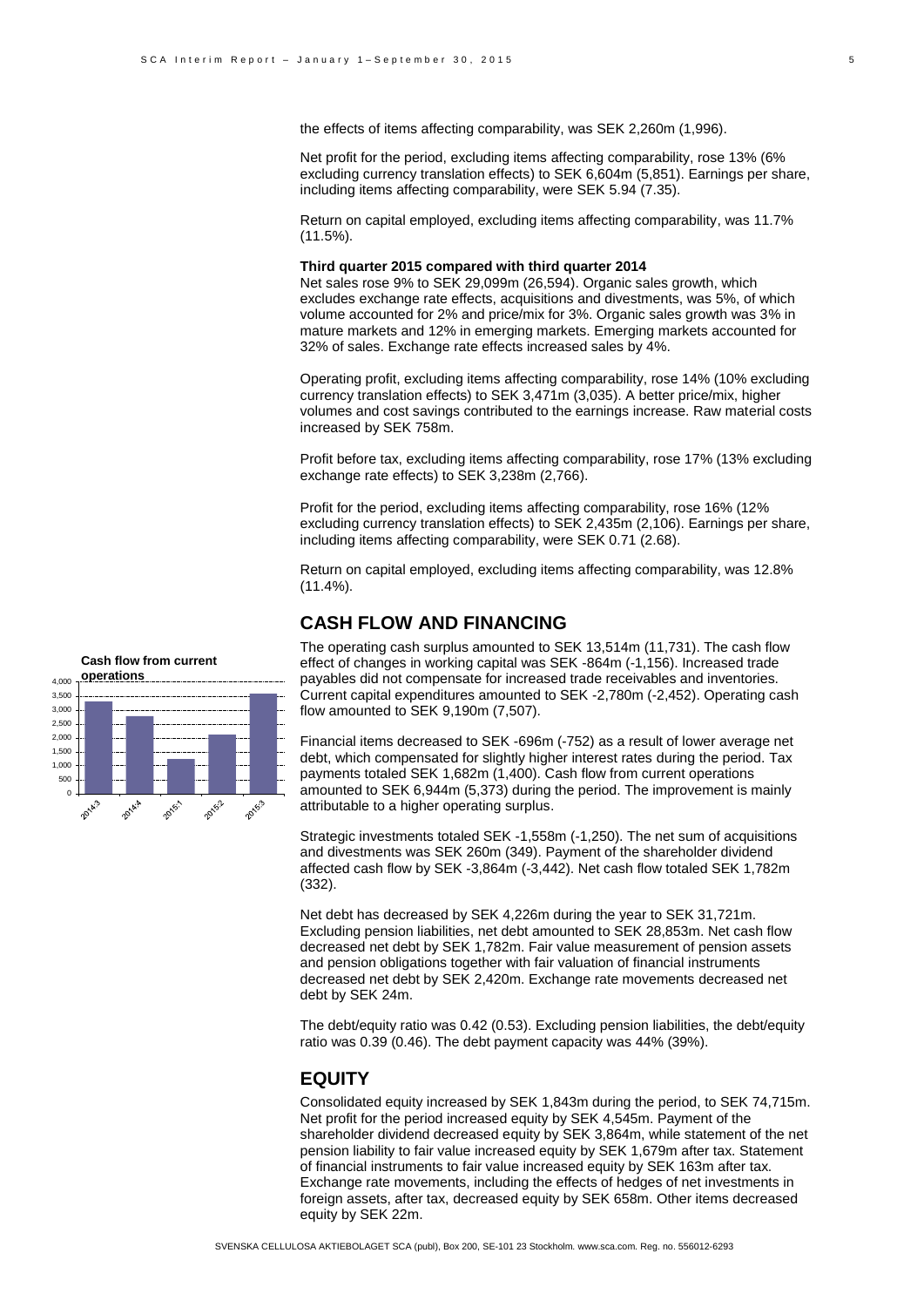## **TAX**

A tax expense of SEK 2,260m is reported for the period, excluding items affecting comparability, corresponding to a tax rate of 25.5%. The tax expense including items affecting comparability was SEK 1,555m, corresponding to a tax rate of 25.5%.

## **EVENTS DURING THE QUARTER**

On July 16, 2015, SCA announced that the company will invest approximately SEK 650m in a new production facility in Brazil for the manufacture of incontinence products. Production start is planned for 2016. SCA established a presence in the Brazilian market for incontinence products through an acquisition in 2011. Since then, SCA has grown its sales and market share in Brazil. Today SCA is the second largest company in the Brazilian market for incontinence products, with the globally leading TENA brand and the local Biofral brand. Brazil, which is one of SCA's prioritized emerging markets, is the third largest retail market in the world for incontinence products. The new production facility in Jarinu, Brazil, will replace the existing, smaller facility. SCA had net sales of SEK 514m in Brazil in 2014.

On July 21, 2015, SCA and the South African company Nampak signed an agreement under which SCA will acquire the remaining 50% of the jointly owned South African subsidiary Sancella S.A. In conjunction with this SCA and Nampak signed an agreement to divest Sancella S.A.'s baby diaper operation to a South African company. Sancella S.A. had net sales of approximately SEK 330m in 2014, of which the baby diaper operation accounted for approximately SEK 250m. Going forward, in South Africa SCA will focus on feminine care and incontinence products under the Lifestyle and TENA brands, which accounted for approximately SEK 80m of Sancella S.A.'s net sales in 2014. The transactions are expected to close during the fourth quarter of 2015 after approval from the relevant authorities.

On August 19, 2015, SCA announced that it had made the decision, as part of SCA's ongoing cost-savings program related to the acquisition of Georgia-Pacific's European tissue operations, to close the tissue production plant in Saint-Cyr-en-Val, France. The production plant had annual capacity of 35,000 ton. Production was discontinued in October 2015. Restructuring costs for the closure of the production plant are expected to amount to approximately SEK 480m, of which about SEK 380m are recognized as an item affecting comparability in the third quarter of 2015. The remaining SEK 100m will be recognized as an item affecting comparability in 2016. Of the restructuring costs, approximately SEK 260m is expected to affect cash flow.

On August 28, 2015, SCA announced the company's decision to initiate a dividing of the Group into two divisions: a Hygiene division and a Forest Products division, aimed at further intensifying the focus on the Group's two operations. With respect to the Forest Products division, all forest industry operations and forest land currently owned by SCA will be merged into one division. The Forest Products division will expand its quarterly financial reporting starting January 1, 2017.

On August 28, 2015, SCA announced the company's decision to invest in increased capacity for pulp production at the Östrand pulp mill in Timrå, Sweden. The annual production capacity of bleached sulphate pulp will increase from the current level of approximately 430,000 tons to about 900,000 tons. The investment will amount to about SEK 7.8 billion over a three-year period. Production is expected to commence in 2018.

On August 28, 2015, SCA announced that on January 1, 2016, the company will implement an enhancement of its hygiene organization in an effort to intensify growth and the pace of innovation as well as to further strengthen the competitiveness of SCA's hygiene operations. This enhancement entails that the operations in AfH tissue and incontinence products in Europe and North America will be reorganized into two business units, Away from Home Professional Care and Incontinence Care. Latin America will become a new business unit, SCA Latin America. Global Hygiene Supply Tissue and Global Hygiene Supply Personal Care are being strengthened through the respective production activities being given direct reporting lines. A project organization is being established and is tasked with optimizing and streamlining logistics flows. The organizational changes have no impact on SCA's external financial reporting structure.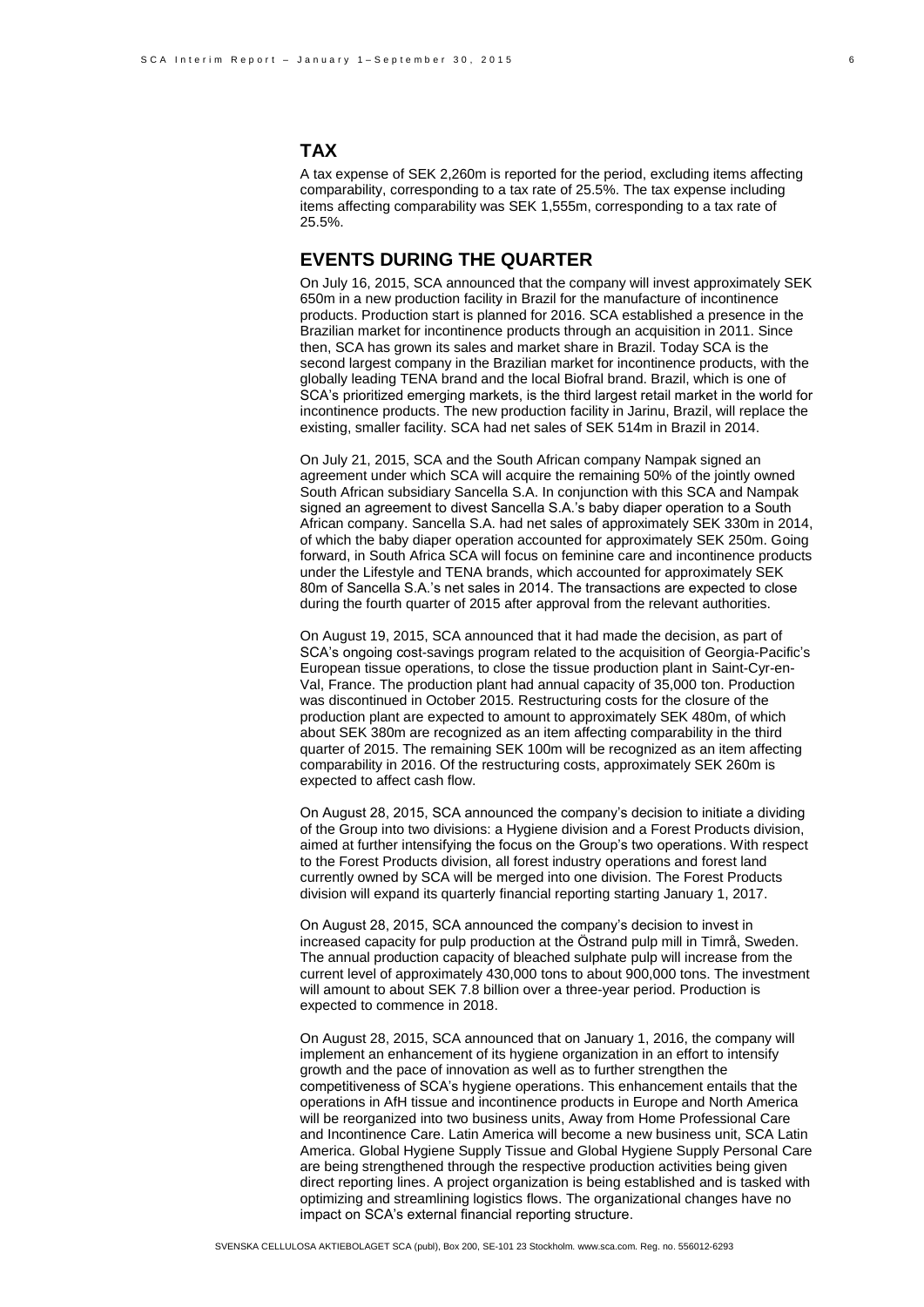On September 7, 2015, SCA announced that Christoph Michalski, President of SCA Global Hygiene Category, has been appointed CEO of Vinda International Holdings Limited, effective October 1, 2015. His appointment represents a clear commitment from both SCA and Vinda to strengthen their long-term cooperation. SCA is the majority shareholder in Vinda, one of China's largest hygiene companies. Vinda is listed on the Hong Kong Stock Exchange.

On September 11, 2015, SCA announced that the company has been included in the Dow Jones Sustainability Indices, one of the world's most prestigious sustainability rankings. SCA has qualified for inclusion in both the Dow Jones Sustainability World Index and the Dow Jones Sustainability Europe Index, and was named industry leader in the Household Products sector. SCA was awarded particularly high scores in the areas of branding, innovation, environmental management system and environmental and social reporting.

### **EVENTS AFTER THE END OF THE QUARTER**

On October 13, 2015, SCA announced that it will acquire Wausau Paper for total consideration of USD 513m (approximately SEK 4.2 billion) in cash. Wausau Paper is one of the largest Away-from-Home tissue companies in North America. The company manufactures and markets Away-from-Home towel and tissue products along with soap and dispensing systems. The combined operations will provide customers with access to a comprehensive portfolio of food service offerings and premium tissue and washroom products. Following completion of the acquisition, SCA will continue to honor Wausau Paper's existing customer contracts and programs. Wausau Paper's reported sales for the first half of 2015 amounted to USD 175m (SEK 1.5 billion), with EBITDA of USD 32m (SEK 268m) and an operating profit of USD 11m (SEK 94m). Wausau Paper's reported sales in 2014 amounted to USD 352m (SEK 2.4 billion), with EBITDA of USD 38m (SEK 263m) and an operating profit of USD -3m (SEK -19m). On a pro forma basis, giving effect to the acquisition, SCA's sales for the full year 2014 would have increased from SEK 104.1 billion to SEK 106.5 billion. Pro forma operating profit for the full year 2014, excluding items affecting comparability, would have been on a similar level and amounted to approximately SEK 11.8 billion. The acquisition is expected to generate annual synergies of approximately USD 40m, with full effect three years after closing. Synergies are expected in sourcing, production, logistics, reduced imports, increased volumes of premium products and reduced selling and administrative costs. The restructuring costs are expected to amount to approximately USD 50m. Completion of the transaction is subject to Wausau Paper shareholder and regulatory approvals. The Wausau Paper board will recommend that its shareholders vote in favor of the acquisition by SCA. Closing is expected to take place during the first quarter of 2016.

On October 23, 2015, SCA announced that the company, together with the other part-owners, is divesting Bromma Business Jet. The divestment is expected to be completed not later than February 29, 2016. The transaction will give rise to costs of approximately SEK 95m and is reported as an item affecting comparability in the third quarter of 2015.

On October 29, 2015, SCA announced the company's intention to close a newsprint machine at the Ortviken paper mill in Sundsvall and recognize an impairment loss for the mill. Efficiency improvement measures are being carried out at the Obbola and Munksund kraftliner mills. The closure, impairment loss and efficiency improvement measures entails total costs of approximately SEK 1.4 billion and will lead to annual cost savings of approximately SEK 180m, of which approximately SEK 120m in lower depreciation, with full effect in 2017. The impairment loss amounts to approximately SEK 1.3 billion and is recognized as an item affecting comparability in the third quarter of 2015. The restructuring costs amount to approximately SEK 90m and will be recognized as an item affecting comparability in the fourth quarter of 2015.

On October 29, 2015, SCA announced that the company has named Anna Sävinger-Åslund as new Senior Vice President Group Function Human Resources. Anna Sävinger-Åslund will be a member of the Executive Management Team and will report to SCA's President and CEO Magnus Groth. She will assume her position on November 1, 2015.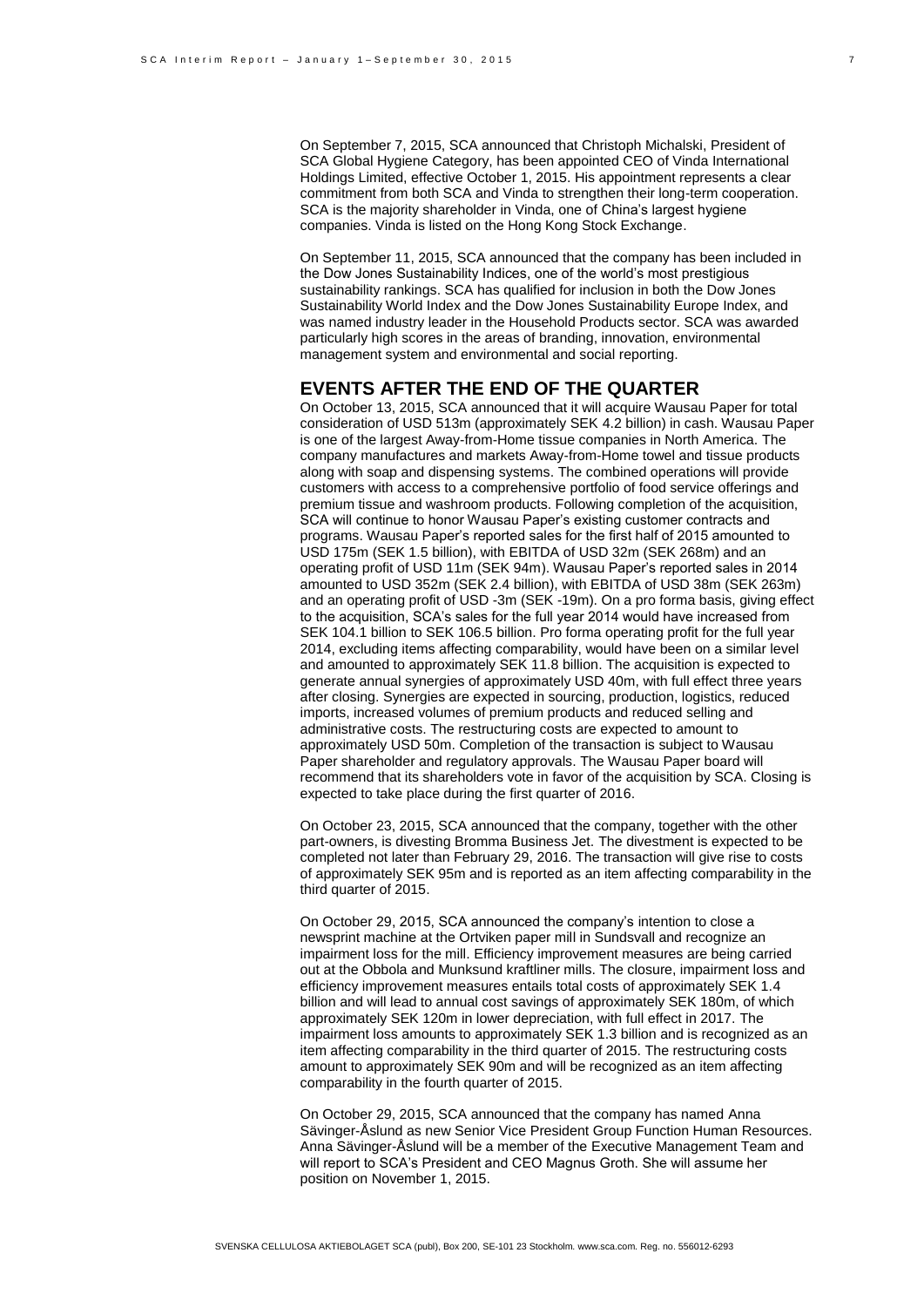On October 29, 2015, SCA announced that the company divests its business in South East Asia, Taiwan and South Korea for integration with Vinda International Holdings Limited ("Vinda"). SCA is the majority shareholder in Vinda, one of China's largest hygiene companies. As part of the transaction, SCA and Vinda have signed an agreement regarding the exclusive license to market and sell the SCA brands; TENA (incontinence products), Tork (Away-from-Home tissue), Tempo (consumer tissue), Libero (baby diapers), and Libresse (feminine care) in South East Asia, Taiwan and South Korea. With this agreement, Vinda will hold the rights to these product brands in these Asian markets. Vinda will acquire the brands Drypers, Dr.P, Sealer, Prokids, EQ Dry and Control Plus in these markets. SCA's hygiene business in South East Asia, Taiwan and South Korea had net sales of approximately SEK 2.2 billion in 2014. The purchase consideration amounts to HKD 2.8 billion (approx. SEK 3.1 billion) on a debt-free basis. The agreement is subject to approval by the independent shareholders of Vinda. Closing of the transaction is expected during the first quarter of 2016. Vinda is listed on the Hong Kong Stock Exchange. As a consequence of this transaction SCA's Shanghai office will stop to have operations. This is expected to lead to approximately SEK 90m in restructuring costs that will be recognized as an item affecting comparability in the fourth quarter of 2015.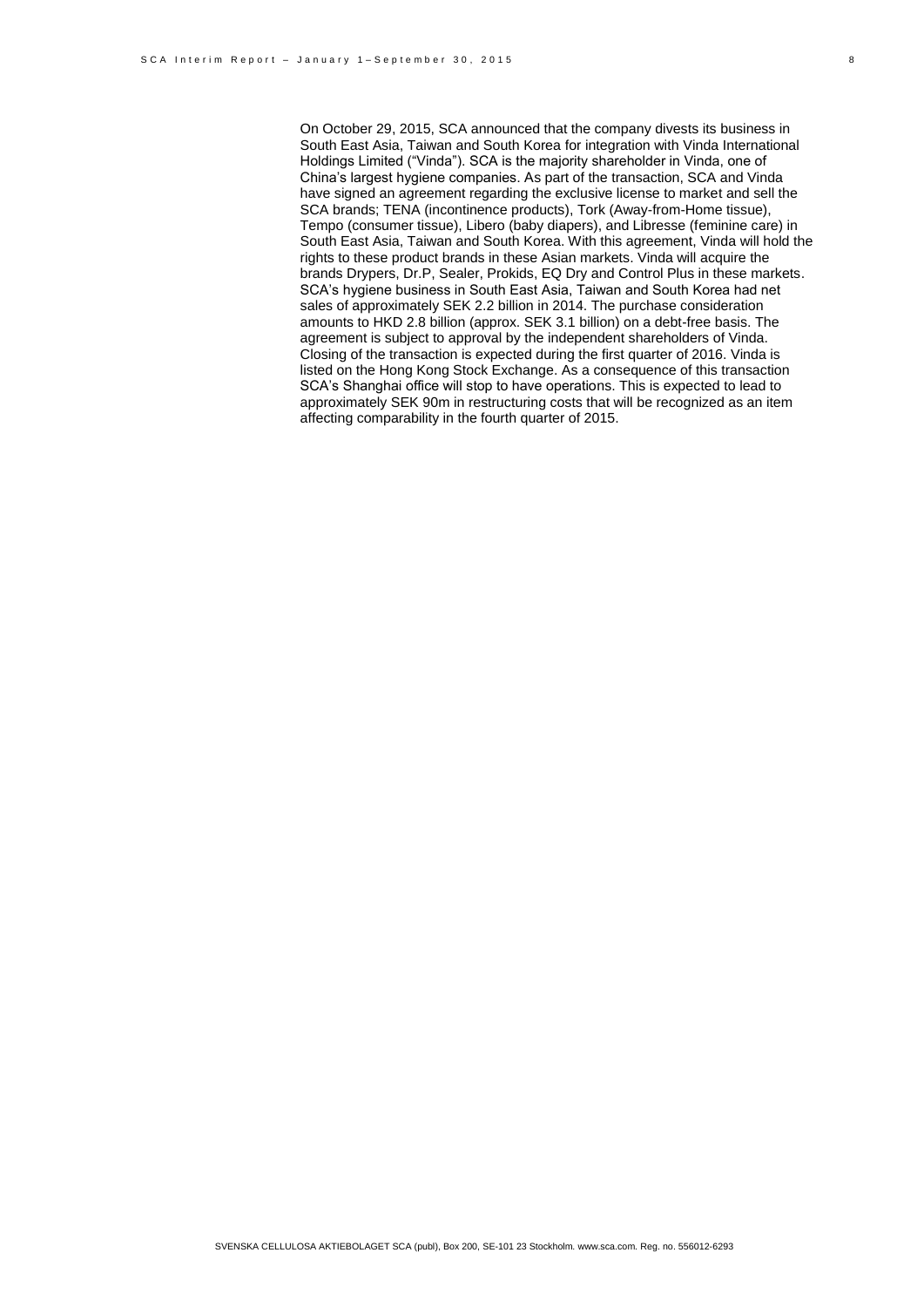**Share of Group, net sales 1509**



#### **Share of Group, operating profit 1509**



#### **Net sales**



**Operating profit and margin**



### **Change in net sales (%)**

|                    | 1509 vs<br>1409 | 2015:3 vs.<br>2014:3 |
|--------------------|-----------------|----------------------|
| Total              | 12              | 9                    |
| Price/mix          | 4               | 4                    |
| Volume             | 3               | 4                    |
| Currency           | 5               | 1                    |
| Acquisitions       | 0               | 0                    |
| <b>Divestments</b> | O               |                      |

#### **Change in operating profit (%)**

|               | 1509 vs<br>1409 | 2015:3 vs.<br>2014:3 |
|---------------|-----------------|----------------------|
| <b>Total</b>  | 12              | 18                   |
| Price/mix     | 26              | 36                   |
| Volume        | 17              | 21                   |
| Raw materials | $-22$           | -24                  |
| Energy        | 0               | 0                    |
| Currency      | 3               | O                    |
| Other         | $-12$           | -15                  |

# **PERSONAL CARE**

| SEKm                           | 1509   | 1409   | %  | 2015:3 | 2014:3 | %  |
|--------------------------------|--------|--------|----|--------|--------|----|
| Net sales                      | 25.663 | 22.960 | 12 | 8.668  | 7.968  | 9  |
| Operating surplus              | 3.699  | 3.330  | 11 | 1.325  | 1.140  | 16 |
| Operating profit*              | 2,904  | 2.596  | 12 | 1.058  | 897    | 18 |
| Operating margin, %*           | 11.3   | 11.3   |    | 12.2   | 11.3   |    |
| Return on capital employed, %* | 27.7   | 27.6   |    | 31.4   | 26.8   |    |
| Operating cash flow            | 2.731  | 2.297  |    | 1.456  | 1.179  |    |

\*) Excluding restructuring costs, which are reported as items affecting comparability outside of the business area.

**January–September 2015 compared with corresponding period a year ago** Net sales rose 12% to SEK 25,663m (22,960). Organic sales growth, which excludes exchange rate effects, acquisitions and divestments, was 7%, of which volume accounted for 3% and price/mix for 4%. Organic sales growth was 3% in mature markets and 12% in emerging markets. Emerging markets accounted for 43% of sales. Exchange rate effects increased sales by 5%.

For incontinence products, under the globally leading TENA brand, organic sales growth was 3%. Growth is attributable to western Europe and emerging markets, which compensated for lower sales in North America. For baby diapers, organic sales growth was 8%. Growth is mainly attributable to Europe. For feminine care products, organic sales growth was 18%, attributable to emerging markets and western Europe.

Operating profit, excluding items affecting comparability, rose 12% (9% excluding currency translation effects) to SEK 2,904m (2,596). Profit was favorably affected by a better price/mix, higher volumes and cost savings. Higher raw material costs resulting from the stronger U.S. dollar and higher pulp prices had a negative earnings impact. Investments were made in increased marketing activities for incontinence products and in India.

Return on capital employed, excluding items affecting comparability, was 27.7%  $(27.6%)$ .

The operating cash surplus amounted to SEK 3,704m (3,337). Operating cash flow increased to SEK 2,731m (2,297).

### **Third quarter 2015 compared with third quarter 2014**

SVENSKA CELLULOSA AKTIEBOLAGET SCA (publ), Box 200, SE-101 23 Stockholm. www.sca.com. Reg. no. 556012-6293

Net sales rose 9% to SEK 8,668m (7,968). Organic sales growth was 8%, of which price/mix accounted for 4% and volume for 4%. Organic sales growth was 5% in mature markets and 14% in emerging markets. Emerging markets accounted for 42% of sales. Exchange rate effects increased sales by 1%.

For incontinence products, under the globally leading TENA brand, organic sales growth was 3% compared with the same period a year ago. Growth is attributable to western Europe and emerging markets, which compensated for lower sales in North America. For baby diapers, organic sales growth was 12%, mainly attributable to Europe. For feminine care products, organic sales growth was 21%, attributable to emerging markets and western Europe.

Operating profit, excluding items affecting comparability, rose 18% (18% excluding currency translation effects) to SEK 1,058m (897). Profit was favorably affected by a better price/mix, higher volumes and cost savings. Higher raw material costs, mainly owing to the stronger U.S. dollar, had a negative earnings impact. Investments were made in increased marketing activities for incontinence products.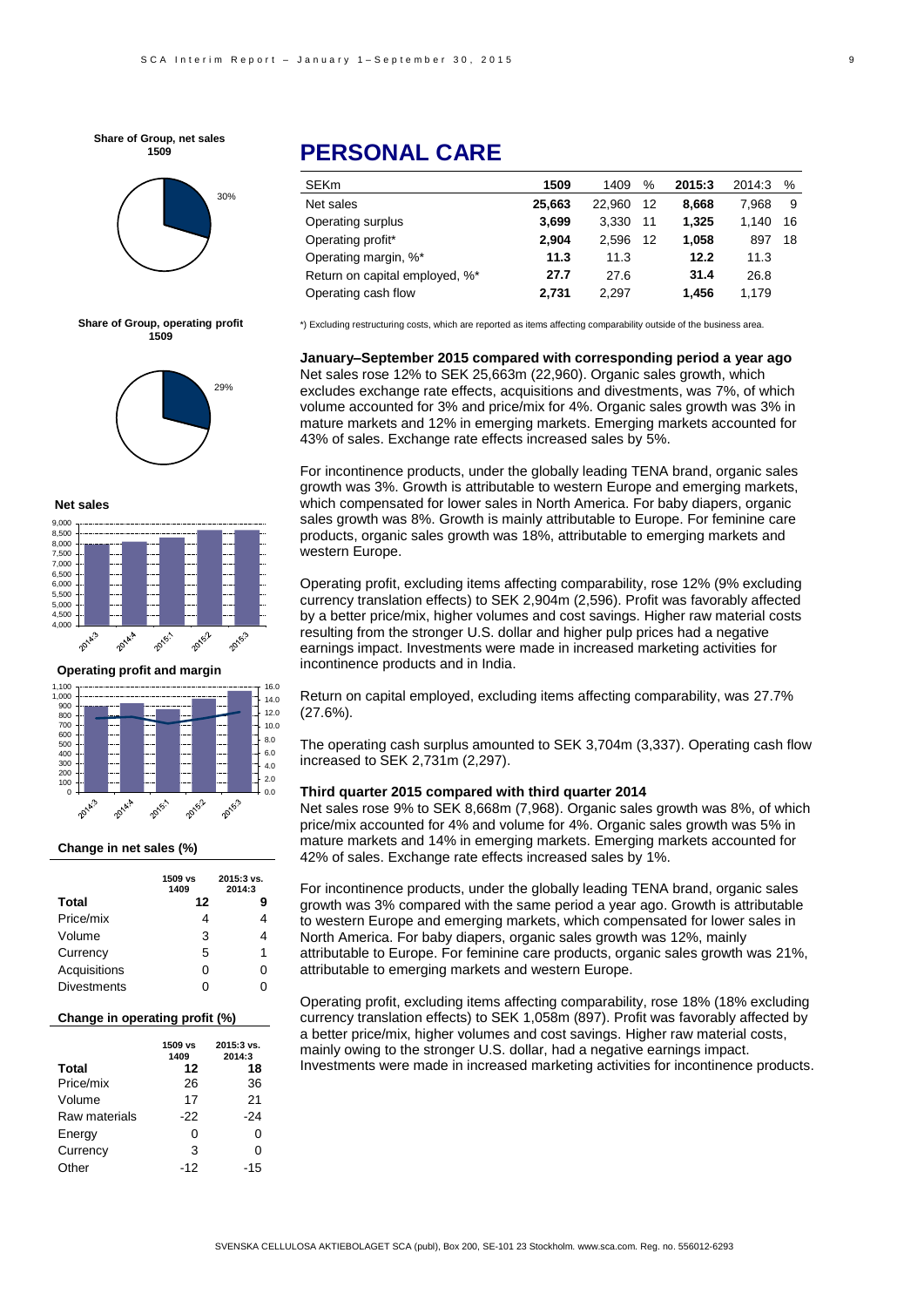**Share of Group, net sales 1509**







**Net sales**



**Operating profit and margin**



#### **Change in net sales (%)**

|                    | 1509 vs<br>1409 | 2015:3 vs.<br>2014:3 |
|--------------------|-----------------|----------------------|
| Total              | 15              | 13                   |
| Price/mix          | 1               | 2                    |
| Volume             | 4               | 4                    |
| Currency           | 10              | 7                    |
| Acquisitions       | O               | O                    |
| <b>Divestments</b> | O               |                      |

### **Change in operating profit (%)**

|               | 1509 vs<br>1409 | 2015:3 vs.<br>2014:3 |
|---------------|-----------------|----------------------|
| <b>Total</b>  | 10              | 9                    |
| Price/mix     | 12              | 15                   |
| Volume        | 9               | 9                    |
| Raw materials | -29             | -33                  |
| Energy        | 1               | 1                    |
| Currency      | 10              | 7                    |
| Other         | 7               | 10                   |

# **TISSUE**

| 1509   | 1409   | %  | 2015:3 | 2014:3 | %  |
|--------|--------|----|--------|--------|----|
| 47.818 | 41.628 | 15 | 16.292 | 14.473 | 13 |
| 7.872  | 7.088  | 11 | 2.751  | 2.534  | 9  |
| 5.274  | 4.785  | 10 | 1.892  | 1.740  | 9  |
| 11.0   | 11.5   |    | 11.6   | 12.0   |    |
| 12.8   | 12.7   |    | 13.5   | 13.1   |    |
| 5.565  | 5.051  |    | 2.233  | 2,559  |    |
|        |        |    |        |        |    |

\*) Excluding restructuring costs, which are reported as items affecting comparability outside of the business area.

Cost savings associated with the acquisition of Georgia-Pacific's European tissue operations amounted to approximately SEK 665m during the first nine months of 2015. During the third quarter of 2015, cost savings totaled approximately SEK 230m, corresponding to an annual rate of approximately EUR 100m. Total cost savings are expected to be EUR 125m upon full effect in 2016.

**January–September 2015 compared with corresponding period a year ago** Net sales rose 15% to SEK 47,818m (41,628). Organic sales growth, which excludes exchange rate effects, acquisitions and divestments, was 5%, of which volume accounted for 4% and price/mix for 1%. Organic sales growth was 1% in mature markets and 14% in emerging markets. Emerging markets accounted for 32% of sales. Exchange rate effects increased sales by 10%.

For consumer tissue, organic sales growth was 7%. Growth is related to high growth in emerging markets, particularly China, and higher sales in western Europe. For AfH tissue, organic sales growth was 2%. The increase was mainly related to emerging markets and North America.

Operating profit, excluding items affecting comparability, rose 10% (0% excluding currency translation effects) to SEK 5,274m (4,785). A better price/mix, higher volumes and cost savings contributed to the earnings increase. Higher raw material costs mainly resulting from the stronger U.S. dollar had a negative earnings impact.

Return on capital employed, excluding items affecting comparability, was 12.8% (12.7%).

The operating cash surplus increased to SEK 7,875m (7,090). Operating cash flow increased to SEK 5,565m (5,051).

### **Third quarter 2015 compared with third quarter 2014**

Net sales rose 13% to SEK 16,292m (14,473). Organic sales growth was 6%, of which price/mix accounted for 2% and volume for 4%. Organic sales growth was 2% in mature markets and 14% in emerging markets. Emerging markets accounted for 32% of sales. Exchange rate effects increased sales by 7%.

For consumer tissue, organic sales growth was 7%. Growth was related to high growth in emerging markets, particularly China, and higher sales in western Europe. For AfH tissue, organic sales growth was 3% and was attributable to emerging markets and North America.

Operating profit, excluding items affecting comparability, rose 9% (2% excluding currency translation effects) to SEK 1,892m (1,740). A better price/mix, higher volumes and cost savings had a positive earnings impact. Higher raw material costs mainly resulting from the stronger U.S. dollar had a negative earnings impact.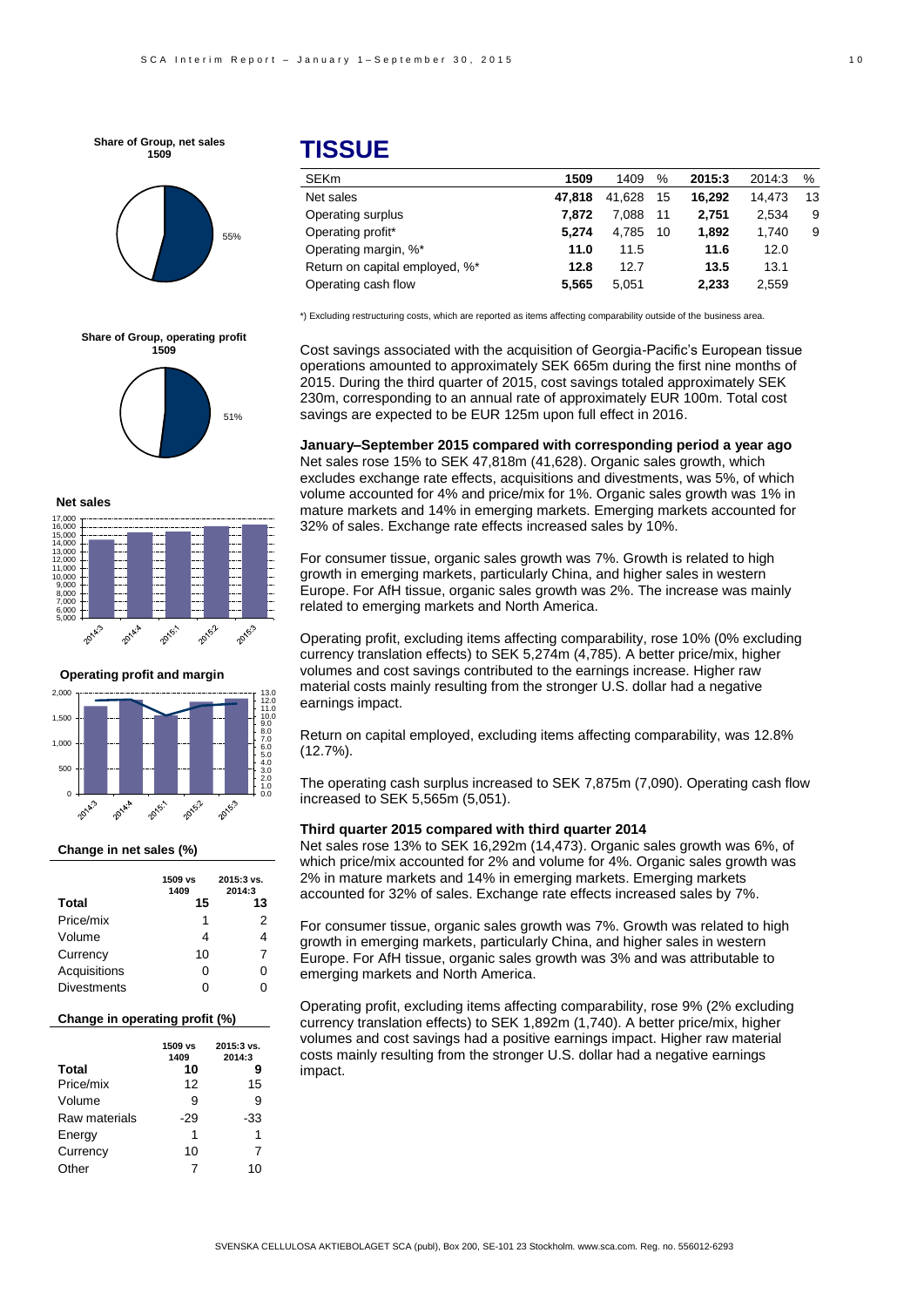





#### **Net sales**



**Operating profit and margin**



### **Change in net sales (%)**

|                    | 1509 vs.<br>1409 | 2015:3 vs.<br>2014:3 |
|--------------------|------------------|----------------------|
| <b>Total</b>       | 6                |                      |
| Price/mix          | 3                | 1                    |
| Volume             | 1                | -2                   |
| Currency           | 2                | 1                    |
| Acquisitions       | 0                | ი                    |
| <b>Divestments</b> |                  |                      |

#### **Change in operating profit (%)**

|               | 1509 vs<br>1409 | 2015:3 vs.<br>2014:3 |
|---------------|-----------------|----------------------|
| <b>Total</b>  | 9               | 13                   |
| Price/mix*    | 27              | 18                   |
| Volume        | 2               | 1                    |
| Raw materials | 2               | 5                    |
| Energy        | 4               | 9                    |
| Currency      | ŋ               | U                    |
| Other**       |                 |                      |

*\*Price/mix includes exchange rate effects of approximately 39% (SEK 707m) and 28% (SEK 174m).*

*\*\*Other includes gains on forest swaps totaling -18% (SEK -333m) and -1% (SEK -6m).*

# **FOREST PRODUCTS**

| <b>SEKm</b>                            | 1509   | 1409   | %        | 2015:3 | 2014:3 | %     |
|----------------------------------------|--------|--------|----------|--------|--------|-------|
| <b>Deliveries</b>                      |        |        |          |        |        |       |
| - Publication papers, thousand tonnes  | 624    | 660    | -5       | 202    | 230    | $-12$ |
| - Solid-wood products, thousand $m3$   | 1.788  | 1.729  | 3        | 578    | 578    | 0     |
| - Kraftliner products, thousand tonnes | 631    | 599    | 5        | 206    | 198    | 4     |
| - Pulp products, thousand tonnes       | 392    | 391    | $\Omega$ | 131    | 130    | 1     |
| Net sales                              | 13,146 | 12.453 | 6        | 4.232  | 4.237  | 0     |
| Operating surplus                      | 2,912  | 2,709  | 7        | 1,005  | 912    | 10    |
| Operating profit*                      | 1.993  | 1.822  | 9        | 693    | 613    | 13    |
| Operating margin, %*                   | 15.2   | 14.6   |          | 16.4   | 14.5   |       |
| Return on capital employed, %*         | 7.0    | 7.3    |          | 7.4    | 6.4    |       |
| Operating cash flow                    | 1.812  | 845    |          | 827    | 550    |       |

\*) Excluding restructuring costs, which are reported as items affecting comparability outside of the business area.

During the fourth quarter of 2015, production stops will be carried out at two production plants, which is expected to have a negative earnings impact of approximately SEK 70m.

**January–September 2015 compared with corresponding period a year ago** Net sales rose 6% to SEK 13,146m (12,453). Sales growth excluding exchange rate effects was 4%, of which volume accounted for 1% and price/mix for 3%. Exchange rate effects increased sales by 2%.

Kraftliner showed higher prices (including exchange rate effects) and higher volumes. Publication papers showed higher prices (including exchange rate effects) and lower volumes. Solid-wood products showed lower prices (including exchange rate effects) and higher volumes. Pulp showed higher prices (including exchange rate effects) and unchanged volumes.

Operating profit, excluding items affecting comparability, rose 9% (27% excluding gains on forest swaps) to SEK 1,993m (1,822). Higher prices (including exchange rate effects), higher volumes, lower raw material and energy costs, and cost savings contributed to the earnings increase. Gains on forest swaps were lower than in the corresponding period a year ago and amounted to SEK 0m (333).

Return on capital employed, excluding items affecting comparability, was 7.0%  $(7.3\%)$ .

The operating cash surplus was SEK 2,491m (1,850), and operating cash flow totaled SEK 1,812m (845).

### **Third quarter 2015 compared with third quarter 2014**

Net sales were level with corresponding period a year ago and totaled SEK 4,232m (4,237). Sales growth excluding exchange rate effects was -1%, of which price/mix accounted for 1% and volume for -2%. Exchange rate effects increased sales by 1%.

-6 Kraftliner showed higher prices (including exchange rate effects) and higher volumes. Publication papers showed unchanged prices (including exchange rate effects) and lower volumes. Solid-wood products showed lower prices (including exchange rate effects) and unchanged volumes. Pulp showed higher prices (including exchange rate effects) and higher volumes.

Operating profit, excluding items affecting comparability, rose 13% (14% excluding gains on forest swaps) to SEK 693m (613). Profit was positively affected by higher prices (including exchange rate effects), cost savings and lower raw material and energy costs. Gains on forest swaps were lower than in the corresponding period a year ago and amounted to SEK 0m (6).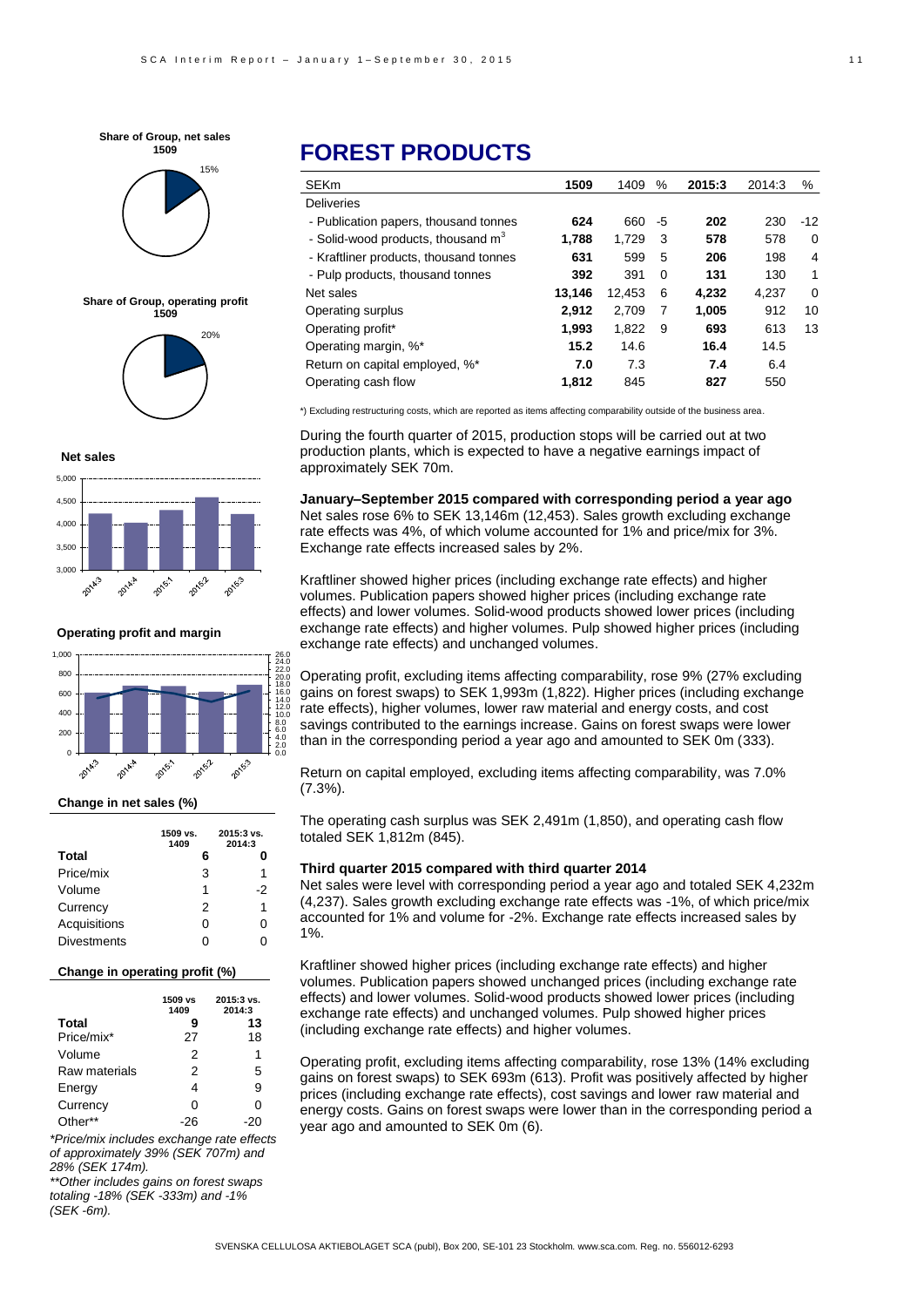## **SHARE DISTRIBUTION**

| September 30, 2015          | Class A    | Class B     | Total       |
|-----------------------------|------------|-------------|-------------|
| Registered number of shares | 84.962.182 | 620.147.912 | 705.110.094 |
| - of which treasury shares  |            | 2,767,605   | 2.767.605   |

At the end of the reporting period the proportion of Class A shares was 12.0%. During the third quarter, at the request of shareholders a total of 600,000 Class A shares were converted to Class B shares. The total number of votes in the company is thereafter 1,469,769,732.

## **FUTURE REPORTS**

The year-end report for 2015 will be published on January 28, 2016. SCA's 2015 Annual Report is scheduled for publication during the week of March 21, 2016.

During 2016 interim reports will be published April 28, July 19 and October 27.

### **ANNUAL GENERAL MEETING**

SCA's Annual General Meeting will be held at 15:00 CET on April 14, 2016, in the Aula Magna hall at Stockholm University, Frescati, Stockholm, Sweden.

## **INVITATION TO PRESS CONFERENCE ON Q3 INTERIM REPORT 2015**

Media and analysts are invited to a press conference, where this interim report will be presented by Magnus Groth, President and CEO.

Time: 10:00 CET, Thursday, October 29, 2015 Location: SCA's headquarters, Waterfront Building, Klarabergsviadukten 63, Stockholm, Sweden

The presentation will be webcast at www.sca.com. To participate, call: +44 (0)20 7162 0077, +1 334 323 6201 or +46 (0)8 5052 0110. Specify "SCA" or conference ID no. 955480.

Stockholm, October 29, 2015 SVENSKA CELLULOSA AKTIEBOLAGET SCA (publ)

Magnus Groth President and CEO

### **For further information, please contact:**

Fredrik Rystedt, CFO and Executive Vice President, +46 8 788 51 31

Johan Karlsson, Vice President Investor Relations, Group Function Communications, +46 8 788 51 30

Linda Nyberg, Vice President Media Relations and Online Communications, Group Function

Communications, +46 8 788 51 58

Joséphine Edwall-Björklund, Senior Vice President, Group Function Communications, +46 8 788 52 34

### **NB**

SCA discloses the information provided herein pursuant to the Securities Markets Act. This report has been prepared in both Swedish and English versions. In case of variations in the content between the two versions, the Swedish version shall govern. Submitted for publication at 08:00 CET on October 29, 2015. This report has not been reviewed by the company's auditors.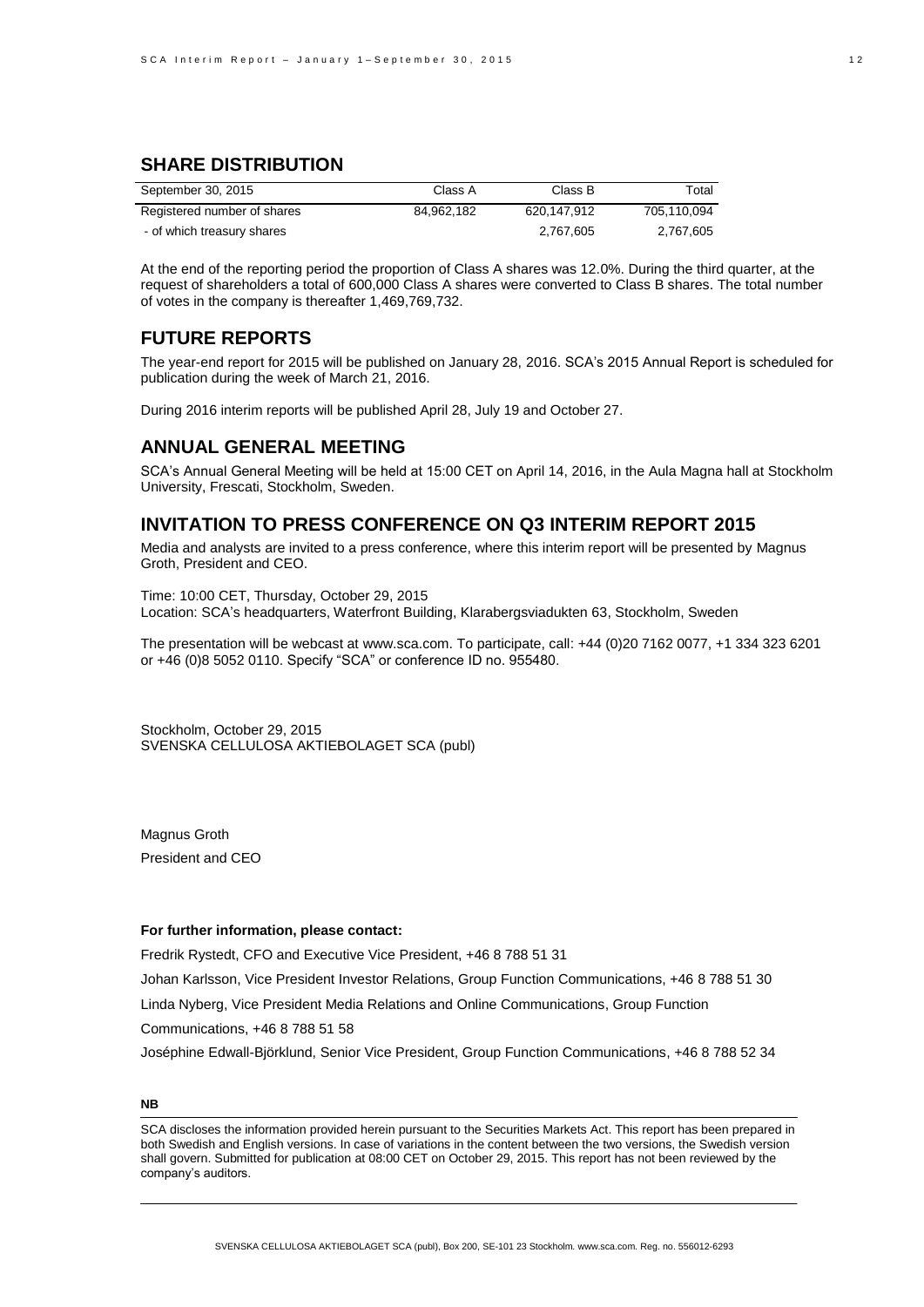# **STATEMENT PROFIT OR LOSS**

| SEK <sub>m</sub>                                                       | 2015:3   | 2014:3    | 2015:2    | 1509      | 1409      |
|------------------------------------------------------------------------|----------|-----------|-----------|-----------|-----------|
| <b>Net sales</b>                                                       | 29,099   | 26,594    | 29,219    | 86,276    | 76,657    |
| Cost of goods sold <sup>1</sup>                                        | -21,443  | $-19,877$ | $-21,735$ | -64,104   | -57,213   |
| <b>Gross profit</b>                                                    | 7,656    | 6,717     | 7,484     | 22,172    | 19,444    |
| Sales, general and administration <sup>1</sup>                         | $-4,244$ | $-3,721$  | $-4,313$  | $-12,755$ | $-10,878$ |
| Items affecting comparability <sup>2</sup>                             | $-2,484$ | $-108$    | $-158$    | $-2,764$  | $-513$    |
| Share of profits of associates and joint ventures                      | 59       | 39        | 46        | 143       | 33        |
| <b>Operating profit</b>                                                | 987      | 2,927     | 3,059     | 6,796     | 8,086     |
| Financial items                                                        | -233     | $-269$    | $-193$    | $-696$    | -752      |
| <b>Profit before tax</b>                                               | 754      | 2,658     | 2,866     | 6,100     | 7,334     |
| Tax                                                                    | $-186$   | -635      | -737      | $-1,555$  | $-1,870$  |
| Net profit for the period                                              | 568      | 2,023     | 2,129     | 4,545     | 5,464     |
| Earnings attributable to:                                              |          |           |           |           |           |
| Owners of the parent                                                   | 502      | 1,883     | 1,968     | 4,175     | 5,159     |
| Non-controlling interests                                              | 66       | 140       | 161       | 370       | 305       |
|                                                                        |          |           |           |           |           |
| Earnings per share, SEK - owners of the parent total operations        |          |           |           |           |           |
| - before dilution effects                                              | 0.71     | 2.68      | 2.80      | 5.94      | 7.35      |
| - after dilution effects                                               | 0.71     | 2.68      | 2.80      | 5.94      | 7.35      |
| <b>Calculation of earnings per share</b>                               | 2015:3   | 2014:3    | 2015:2    | 1509      | 1409      |
| Earnings attributable to owners of the parent                          | 502      | 1,883     | 1,968     | 4,175     | 5,159     |
|                                                                        |          |           |           |           |           |
| Average no. of shares before dilution, millions                        | 702.3    | 702.3     | 702.3     | 702.3     | 702.3     |
| Average no. of shares after dilution, millions                         | 702.3    | 702.3     | 702.3     | 702.3     | 702.3     |
|                                                                        |          |           |           |           |           |
| <sup>1</sup> Of which, depreciation                                    | $-1,521$ | $-1,392$  | $-1,511$  | -4,518    | -4,021    |
| <sup>2</sup> Distribution of items affecting comparability by function |          |           |           |           |           |
| Cost of goods sold                                                     | $-290$   | -38       | 19        | -262      | $-216$    |
| Sales, general and administration                                      | $-281$   | -36       | -39       | -448      | $-254$    |
| Impairment, etc.                                                       | $-1,913$ | -34       | $-138$    | $-2,054$  | -43       |
| Total items affecting comparability                                    | $-2,484$ | $-108$    | -158      | $-2,764$  | -513      |
| <b>Gross margin</b>                                                    | 26.3     | 25.3      | 25.6      | 25.7      | 25.4      |
| Operating margin                                                       | 3.4      | 11.0      | 10.5      | 7.9       | $10.5$    |
| Financial net margin                                                   | -0.8     | $-1.0$    | $-0.7$    | -0.8      | -1.0      |
| Profit margin                                                          | 2.6      | 10.0      | 9.8       | 7.1       | 9.5       |
| Tax                                                                    | $-0.6$   | $-2.4$    | $-2.5$    | $-1.8$    | $-2.4$    |
| Net margin                                                             | 2.0      | 7.6       | 7.3       | 5.3       | 7.1       |
|                                                                        |          |           |           |           |           |
| Excluding items affecting comparability:                               | 2015:3   | 2014:3    | 2015:2    | 1509      | 1409      |
| Gross margin                                                           | 26.3     | 25.3      | 25.6      | 25.7      | 25.4      |
| Operating margin                                                       | 11.9     | 11.4      | 11.0      | 11.1      | 11.2      |
| Financial net margin                                                   | $-0.8$   | $-1.0$    | $-0.7$    | $-0.8$    | $-1.0$    |
| Profit margin                                                          | 11.1     | 10.4      | 10.3      | 10.3      | 10.2      |
| Tax                                                                    | $-2.8$   | $-2.5$    | $-2.7$    | $-2.6$    | $-2.6$    |
| Net margin                                                             | 8.3      | 7.9       | 7.6       | 7.7       | 7.6       |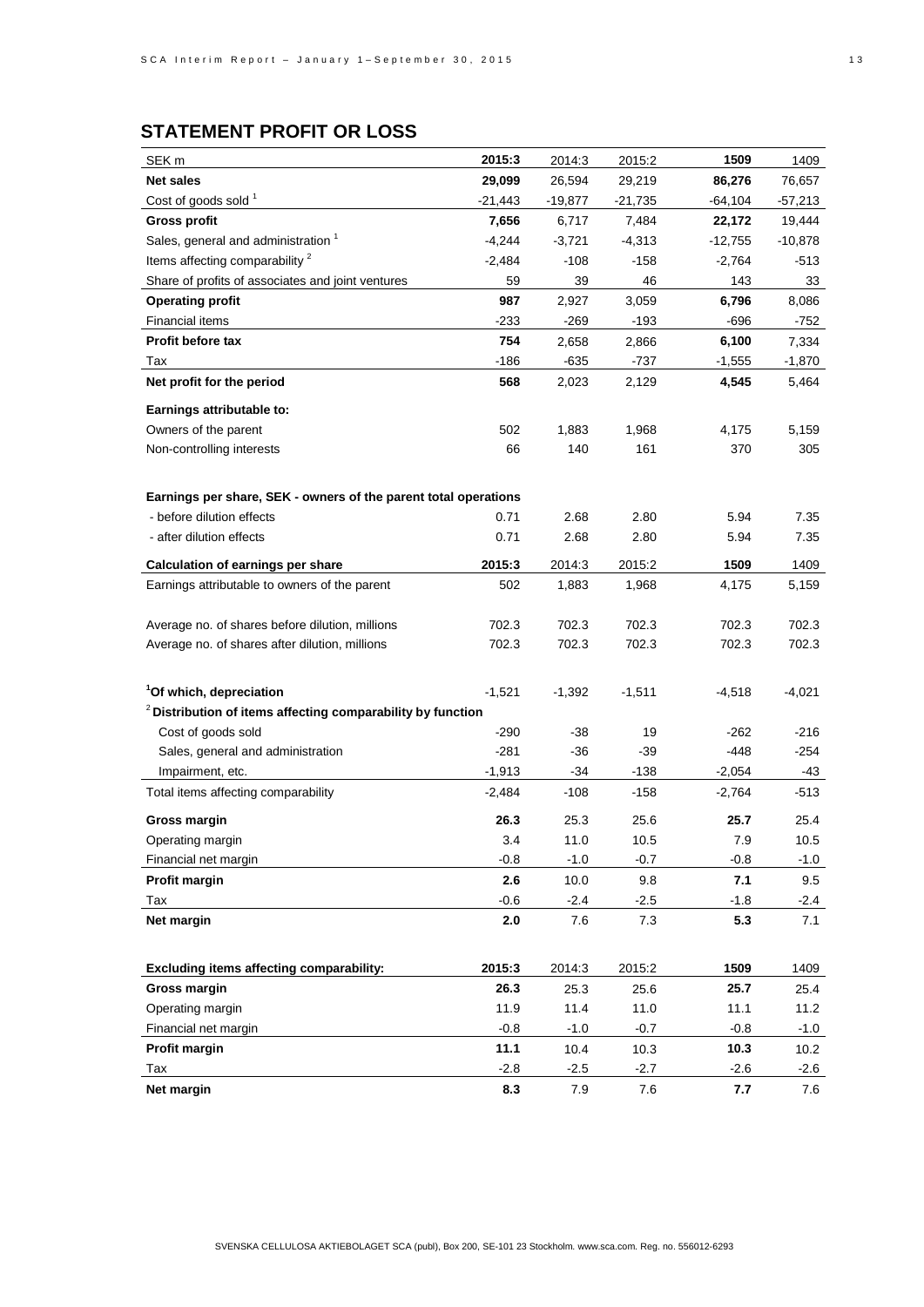# **CONSOLIDATED OPERATING CASH FLOW ANALYSIS**

| SEK <sub>m</sub>                                     | 1509      | 1409      |
|------------------------------------------------------|-----------|-----------|
| Operating cash surplus                               | 13.514    | 11.731    |
| Change in working capital                            | $-864$    | $-1,156$  |
| Current capital expenditures, net                    | $-2,780$  | $-2,452$  |
| Restructuring costs, etc.                            | -680      | $-616$    |
| Operating cash flow                                  | 9,190     | 7,507     |
|                                                      |           |           |
| Financial items                                      | $-696$    | $-752$    |
| Income taxes paid                                    | $-1,682$  | $-1,400$  |
| Other                                                | 132       | 18        |
| Cash flow from current operations                    | 6,944     | 5,373     |
|                                                      |           |           |
| Acquisitions                                         | $-21$     | $-500$    |
| Strategic capital expenditures in non-current assets | $-1,558$  | $-1,250$  |
| <b>Divestments</b>                                   | 281       | 151       |
| Cash flow before dividend                            | 5,646     | 3,774     |
| Dividend                                             | $-3,864$  | $-3,442$  |
| Net cash flow                                        | 1,782     | 332       |
|                                                      |           |           |
| Net debt at the start of the period                  | $-35,947$ | $-33,919$ |
| Net cash flow                                        | 1,782     | 332       |
| Remeasurement to equity                              | 2,420     | $-2,700$  |
| <b>Translation differences</b>                       | 24        | $-1,130$  |
| Net debt at the end of the period                    | $-31,721$ | $-37,417$ |
|                                                      |           |           |
|                                                      |           |           |
| Debt/equity ratio                                    | 0.42      | 0.53      |
| Debt payment capacity, %                             | 44        | 39        |
|                                                      |           |           |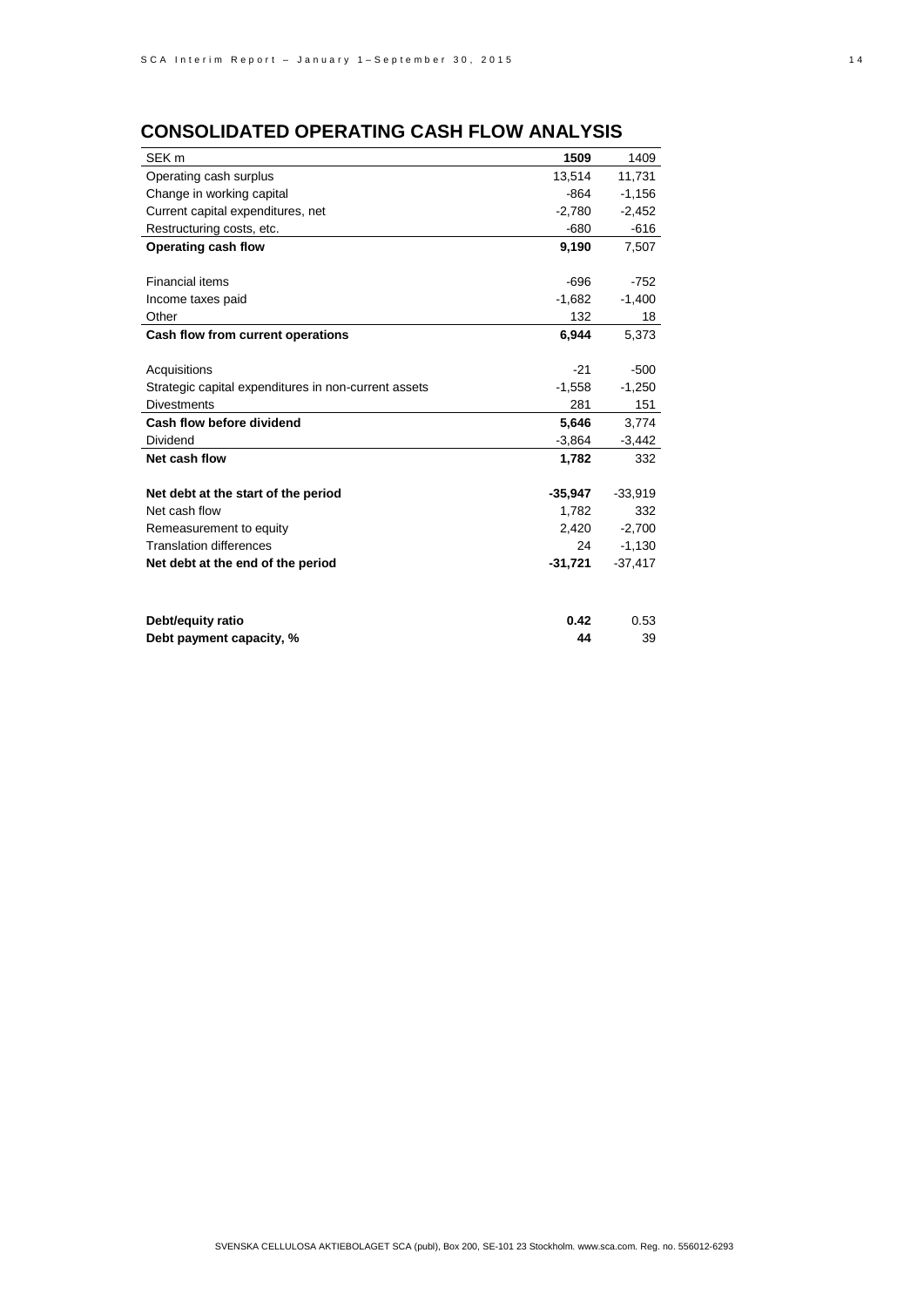# **CONSOLIDATED CASH FLOW STATEMENT**

| SEK <sub>m</sub>                                                      | 1509     | 1409     |
|-----------------------------------------------------------------------|----------|----------|
|                                                                       |          |          |
| <b>Operating activities</b>                                           |          |          |
| Profit before tax                                                     | 6,100    | 7,334    |
| Adjustment for non-cash items <sup>1</sup>                            | 6,083    | 3,006    |
|                                                                       | 12,183   | 10,340   |
| Paid tax                                                              | $-1,682$ | $-1,400$ |
| Cash flow from operating activities                                   |          |          |
| before changes in working capital                                     | 10,501   | 8,940    |
| Cash flow from changes in working capital                             |          |          |
| Change in inventories                                                 | -808     | 59       |
| Change in operating receivables                                       | $-1,393$ | -966     |
| Change in operating liabilities                                       | 1,337    | -249     |
| Cash flow from operating activities                                   | 9,637    | 7,784    |
|                                                                       |          |          |
| <b>Investing activities</b>                                           |          |          |
| Acquisitions                                                          | -1       | $-503$   |
| <b>Divestments</b>                                                    | 281      | 151      |
| Investment in tangible and intangible assets                          | $-4,458$ | $-3,812$ |
| Sale of tangible assets                                               | 120      | 110      |
| Repayment of loans from external parties                              | 7        | 172      |
| Cash flow from investing activities                                   | $-4,051$ | $-3,882$ |
|                                                                       |          |          |
| <b>Financing activities</b>                                           |          |          |
| Acquisition of non-controlling interests                              | -10      | $-169$   |
| Net change loan                                                       | $-820$   | 619      |
| Dividend                                                              | $-3,864$ | $-3,442$ |
| Cash flow from financing activities                                   | -4,694   | $-2,992$ |
|                                                                       |          |          |
| Cash flow for the period                                              | 892      | 910      |
| Cash and cash equivalents at the beginning of the period              | 3,815    | 3,785    |
| Translation differences in cash and cash equivalents                  | -43      | 160      |
| Cash and cash equivalents at the end of the period                    | 4,664    | 4,855    |
|                                                                       |          |          |
| Cash flow from operating activities per share, SEK                    | 13.67    | 11.04    |
|                                                                       |          |          |
| Reconciliation with consolidated operating cash flow statement        |          |          |
|                                                                       |          |          |
| Cash flow for the period                                              | 892      | 910      |
| <b>Less:</b><br>Repayment of loans from external parties              | -7       | -172     |
| Net change loan                                                       | 0        | -619     |
| Financial liabilities (additional purchase price) at acquisitions     | -9       | 0        |
| Add:                                                                  |          |          |
| Net debt in acquired and divested operations                          | 0        | 172      |
| Net change loan                                                       | 820      | 0        |
| Accrued interest                                                      | 86       | 41       |
| Net cash flow according to consolidated operating cash flow statement | 1,782    | 332      |
|                                                                       |          |          |
| $1$ Depreciation/amortization and impairment of non-current assets    | 6,664    | 4,064    |
| Fair-value measurement of forest assets                               | -421     | $-523$   |
| Gains on assets sales and swaps of assets                             | 5        | $-334$   |
| Unpaid related to efficiency programs                                 | 223      | 23       |
| Gain/loss on divestments                                              | -92      | 0        |
| Payments related to efficiency programs, already recognized           | -286     | -306     |
| Remeasurements of previously owned share upon acquisition             | 0        | -35      |
| Other                                                                 | $-10$    | 117      |
| Total                                                                 | 6,083    | 3,006    |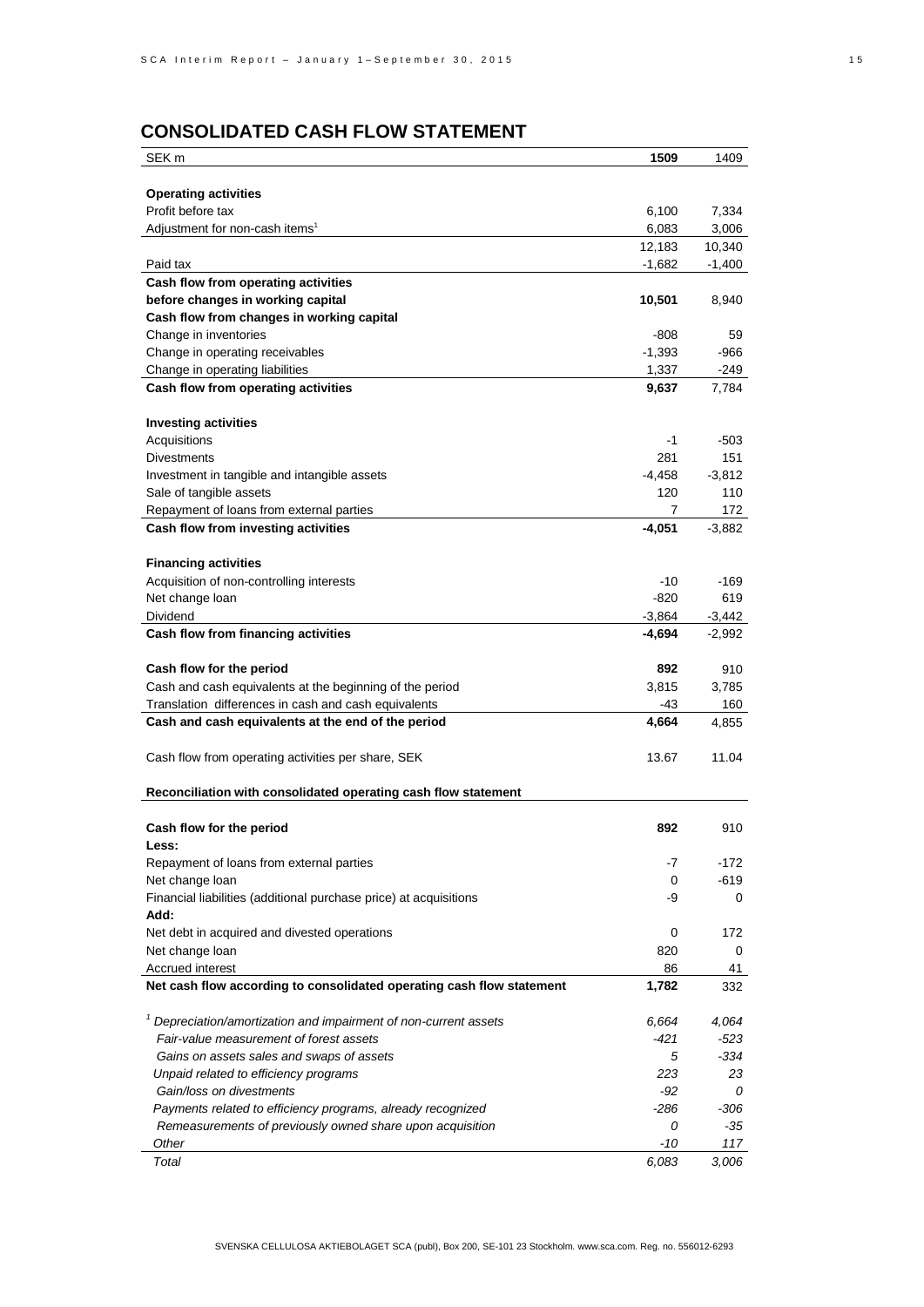## **CONSOLIDATED STATEMENT OF PROFIT OR LOSS AND OTHER COMPREHENSIVE INCOME**

| SEK <sub>m</sub>                                                                 | 2015:3   | 2014:3   | 2015:2   | 1509   | 1409     |
|----------------------------------------------------------------------------------|----------|----------|----------|--------|----------|
| Profit for the period                                                            | 568      | 2,023    | 2,129    | 4,545  | 5,464    |
| Other comprehensive income for the period                                        |          |          |          |        |          |
| Items that may not be reclassified to the income statement                       |          |          |          |        |          |
| Actuarial gains/losses on defined benefit pension plans                          | $-725$   | $-1,419$ | 2,901    | 2,230  | $-2,718$ |
| Income tax attributable to components of other comprehensive income              | 149      | 335      | $-674$   | $-551$ | 652      |
|                                                                                  | $-576$   | $-1.084$ | 2,227    | 1,679  | $-2,066$ |
| Items that have been or may be reclassified subsequently to the income statement |          |          |          |        |          |
| Available-for-sale financial assets                                              | $-44$    | $-102$   | $-106$   | 190    | 17       |
| Cash flow hedges                                                                 | $-131$   | 169      | 21       | $-33$  | 88       |
| Translation differences in foreign operations                                    | $-774$   | 1,556    | $-1,703$ | $-289$ | 3,329    |
| Gains/losses from hedges of net investments in foreign operations                | 41       | $-532$   | 153      | -474   | $-889$   |
| Income tax attributable to components of other comprehensive income              | 30       | 75       | -47      | 111    | 176      |
|                                                                                  | $-878$   | 1,166    | $-1,682$ | -495   | 2,721    |
| Other comprehensive income for the period, net of tax                            | $-1,454$ | 82       | 545      | 1,184  | 655      |
| Total comprehensive income for the period                                        | $-886$   | 2,105    | 2,674    | 5,729  | 6,119    |
| Total comprehensive income attributable to:                                      |          |          |          |        |          |
| Owners of the parent                                                             | $-712$   | 1,680    | 2,776    | 5,451  | 5,227    |
| Non-controlling interests                                                        | $-174$   | 425      | $-102$   | 278    | 892      |

# **CONSOLIDATED STATEMENT OF CHANGES IN EQUITY**

| SEK <sub>m</sub>                                                   | 1509     | 1409     |
|--------------------------------------------------------------------|----------|----------|
| Attributable to owners of the parent                               |          |          |
| Opening balance, January 1                                         | 67,622   | 63,271   |
| Total comprehensive income for the period                          | 5,451    | 5,227    |
| Dividend                                                           | $-3,687$ | $-3,336$ |
| Issue costs in associated companies                                | 0        | $-49$    |
| Acquisition of non-controlling interests                           | -19      | $-110$   |
| Remeasurement effect upon acquisition of non-controlling interests | -3       | $-3$     |
| <b>Closing balance</b>                                             | 69,364   | 65,000   |
| Non-controlling interests                                          |          |          |
| Opening balance, January 1                                         | 5,250    | 4,540    |
| Total comprehensive income for the period                          | 278      | 892      |
| Dividend                                                           | $-177$   | $-106$   |
| Acquisition of non-controlling interests                           | 0        | $-59$    |
| <b>Closing balance</b>                                             | 5,351    | 5,267    |
| Total equity, closing balance                                      | 74,715   | 70,267   |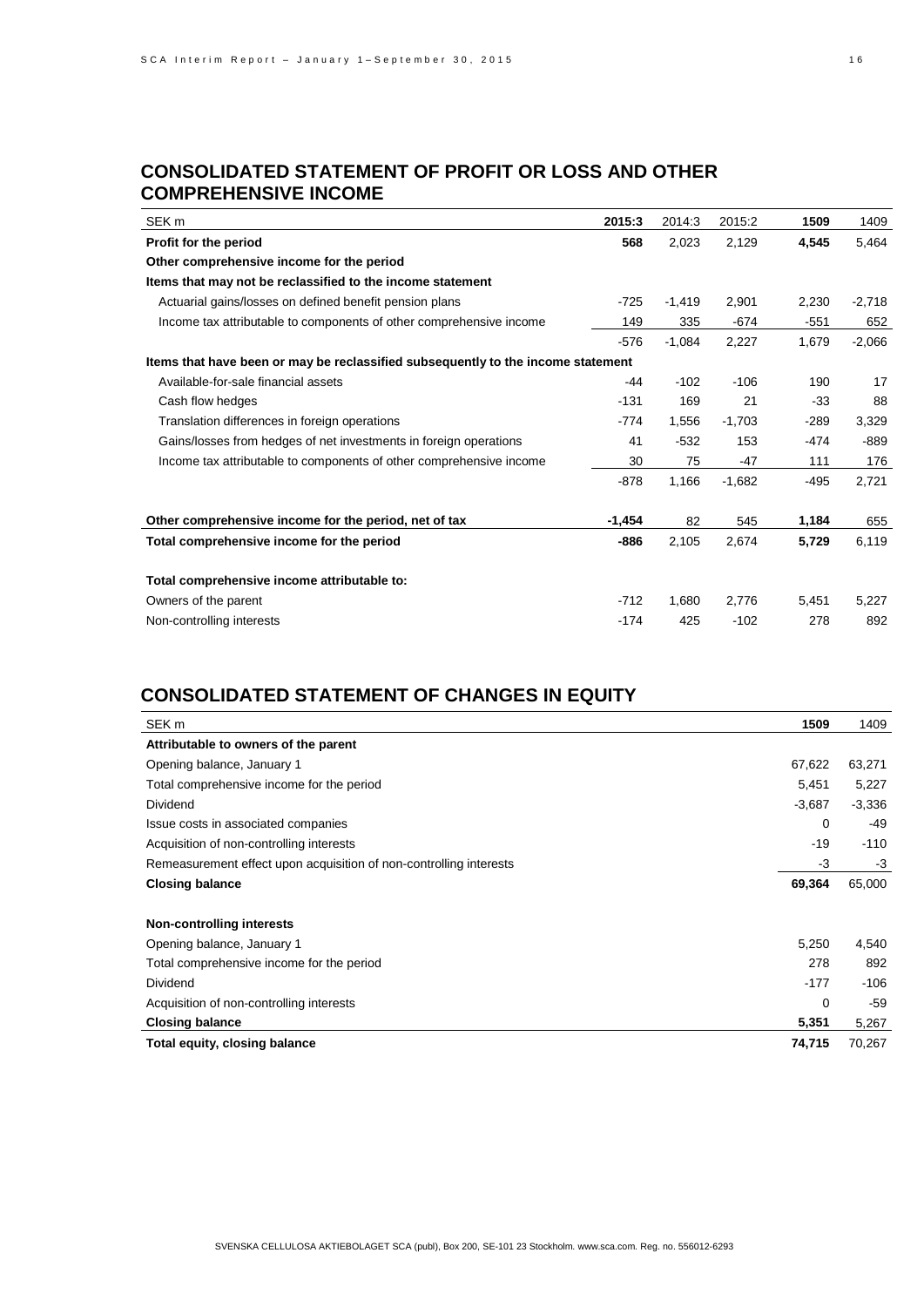| SEK <sub>m</sub>                                                                           | <b>Note</b> | September 30, 2015 | December 31, 2014 |
|--------------------------------------------------------------------------------------------|-------------|--------------------|-------------------|
|                                                                                            |             |                    |                   |
| <b>Assets</b>                                                                              |             |                    |                   |
| Goodwill                                                                                   |             | 15,720             | 15,717            |
| Other intangible assets                                                                    |             | 7,468              | 7,963             |
| Tangible assets                                                                            |             | 84,189             | 86,030            |
| Shares and participations                                                                  |             | 1,123              | 1,141             |
| Non-current financial assets                                                               | 4           | 3,588              | 3,140             |
| Other non-current receivables                                                              | 4           | 1,250              | 1,494             |
| <b>Total non-current assets</b>                                                            |             | 113,338            | 115,485           |
|                                                                                            |             |                    |                   |
| Operating receivables and inventories                                                      | 4           | 35,901             | 34,124            |
| Current financial assets                                                                   | 4           | 787                | 1,252             |
| Non-current assets held for sale                                                           |             | 222                | 60                |
| Cash and cash equivalents                                                                  |             | 4,664              | 3,815             |
| <b>Total current assets</b>                                                                |             | 41,574             | 39,251            |
| <b>Total assets</b>                                                                        |             | 154,912            | 154,736           |
|                                                                                            |             |                    |                   |
| <b>Equity</b>                                                                              |             |                    |                   |
| Owners of the parent                                                                       |             | 69,364             | 67,622            |
| Non-controlling interests                                                                  |             | 5,351              | 5,250             |
| <b>Total equity</b>                                                                        |             | 74,715             | 72,872            |
| <b>Liabilities</b>                                                                         |             |                    |                   |
| Provisions for pensions                                                                    |             | 3,375              | 5,100             |
| Other provisions                                                                           |             | 10,807             | 10,195            |
| Non-current financial liabilities                                                          | 4           | 21,041             | 24,246            |
| Other non-current liabilities                                                              | 4           | 786                | 806               |
| <b>Total non-current liabilities</b>                                                       |             | 36,009             |                   |
|                                                                                            |             |                    | 40,347            |
| Current financial liabilities <sup>1</sup>                                                 | 4           | 16,261             | 14,640            |
| Other current liabilities                                                                  | 4           | 27,927             | 26,877            |
| <b>Total current liabilities</b>                                                           |             | 44,188             | 41,517            |
| <b>Total liabilities</b>                                                                   |             | 80,197             | 81,864            |
| <b>Total equity and liabilities</b>                                                        |             | 154,912            | 154,736           |
|                                                                                            |             |                    |                   |
| <sup>1</sup> Committed credit lines amount to SEK 19 134m of which unutilized SEK 19 134m. |             |                    |                   |
| Debt/equity ratio                                                                          |             | 0.42               | 0.49              |
| Equity/assets ratio                                                                        |             | 45%                | 44%               |
|                                                                                            |             |                    |                   |
| Return on capital employed                                                                 |             | 8.4%               | 9.9%              |
| Return on equity                                                                           |             | 8.3%               | 10.2%             |
| <b>Excluding items affecting comparability:</b>                                            |             |                    |                   |
| Return on capital employed                                                                 |             | 11.7%              | 11.2%             |
| Return on equity                                                                           |             | 12.1%              | 11.9%             |
|                                                                                            |             |                    |                   |
| Equity per share, SEK                                                                      |             | 106                | 103               |
| Capital employed                                                                           |             | 106,436            | 108,819           |
| - of which working capital                                                                 |             | 8,940              | 8,350             |
| Provisions for restructuring costs are included in the balance sheet as follows:           |             |                    |                   |
| - Other provisions*                                                                        |             | 555                | 600               |
| - Operating liabilities                                                                    |             | 568                | 623               |
| *) of which, provision for tax risks                                                       |             | 464                | 489               |
|                                                                                            |             |                    |                   |
| Net debt                                                                                   |             | 31,721             | 35,947            |
| <b>Total Equity</b>                                                                        |             | 74,715             | 72,872            |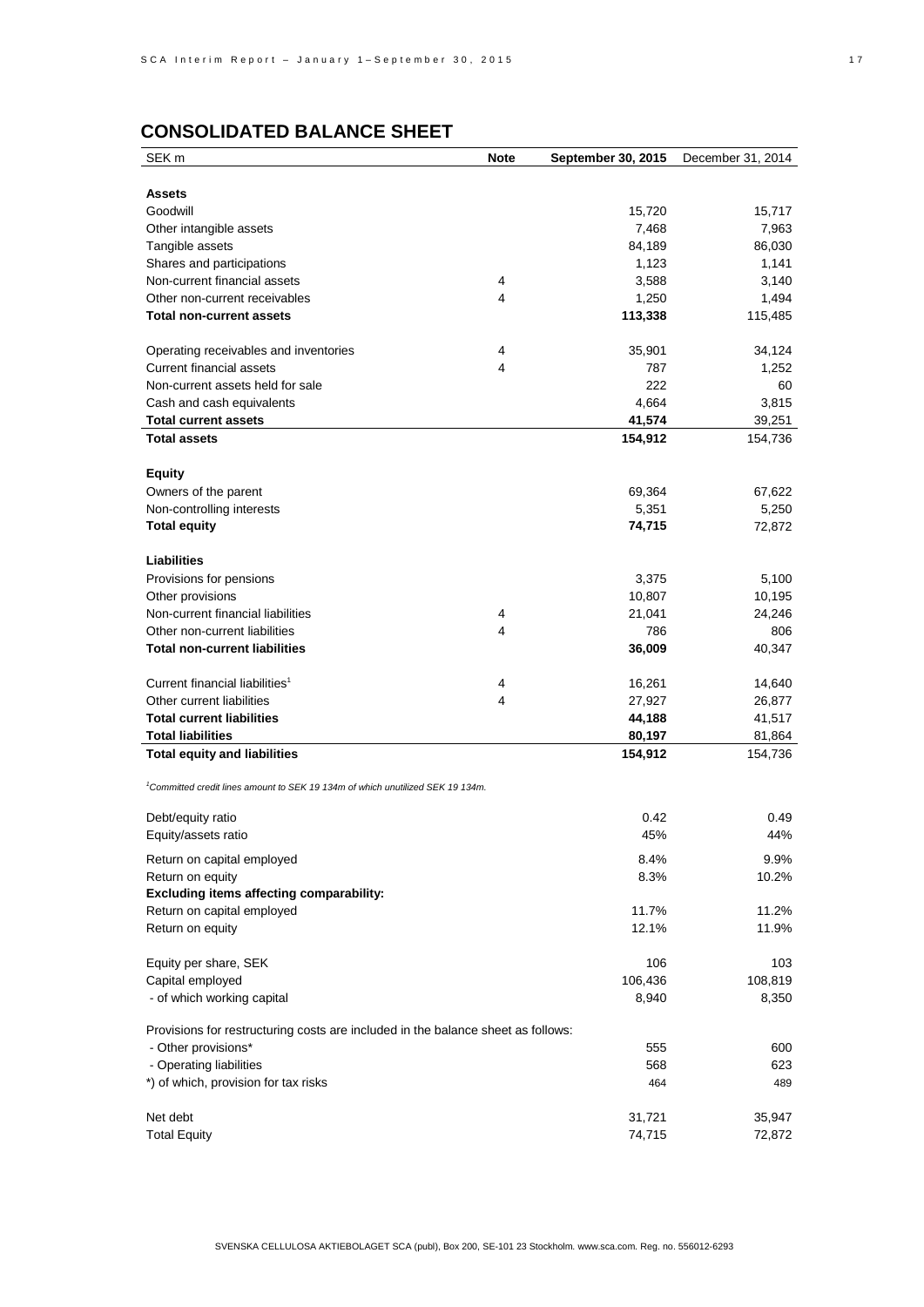# **NET SALES (business area reporting)**

| SEK <sub>m</sub>       | 1509   | 1409   | 2015:3 | 2015:2 | 2015:1 | 2014:4 | 2014:3 | 2014:2 |
|------------------------|--------|--------|--------|--------|--------|--------|--------|--------|
| <b>Personal Care</b>   | 25.663 | 22.960 | 8.668  | 8.676  | 8.319  | 8.106  | 7.968  | 7.750  |
| Tissue                 | 47.818 | 41.628 | 16.292 | 16.091 | 15.435 | 15.366 | 14.473 | 14.039 |
| <b>Forest Products</b> | 13.146 | 12.453 | 4.232  | 4.598  | 4.316  | 4.037  | 4.237  | 4.217  |
| Other                  | -11    | -31    | 13     | -24    | 0      | -14    | -7     | -45    |
| Intra-group deliveries | $-340$ | $-353$ | $-106$ | $-122$ | $-112$ | -98    | $-77$  | $-132$ |
| <b>Total net sales</b> | 86.276 | 76.657 | 29.099 | 29.219 | 27.958 | 27.397 | 26.594 | 25.829 |

# **OPERATING PROFIT (business area reporting)**

| SEK <sub>m</sub>                                                             | 1509     | 1409     | 2015:3   | 2015:2 | 2015:1 | 2014:4 | 2014:3 | 2014:2 |
|------------------------------------------------------------------------------|----------|----------|----------|--------|--------|--------|--------|--------|
| Personal Care                                                                | 2,904    | 2,596    | 1,058    | 977    | 869    | 930    | 897    | 877    |
| Tissue                                                                       | 5,274    | 4,785    | 1,892    | 1,826  | 1,556  | 1,867  | 1,740  | 1,652  |
| Forest Products <sup>3</sup>                                                 | 1,993    | 1,822    | 693      | 622    | 678    | 683    | 613    | 623    |
| Other                                                                        | $-611$   | $-604$   | $-172$   | $-208$ | $-231$ | $-230$ | $-215$ | $-218$ |
| Total operating profit                                                       | 9,560    | 8,599    | 3,471    | 3,217  | 2,872  | 3,250  | 3,035  | 2,934  |
| Financial items                                                              | $-696$   | $-752$   | $-233$   | $-193$ | $-270$ | $-209$ | $-269$ | $-195$ |
| Profit before tax                                                            | 8.864    | 7.847    | 3,238    | 3,024  | 2,602  | 3,041  | 2,766  | 2,739  |
| Tax                                                                          | $-2,260$ | $-1,996$ | $-803$   | $-781$ | $-676$ | $-648$ | $-660$ | $-722$ |
| Net profit for the period $2$                                                | 6,604    | 5,851    | 2,435    | 2,243  | 1,926  | 2,393  | 2,106  | 2,017  |
| Excluding items affecting comparability before tax amounting<br>to:          | $-2,764$ | $-513$   | $-2,484$ | $-158$ | $-122$ | $-887$ | $-108$ | $-158$ |
| <sup>2</sup> Excluding items affecting comparability after tax amounting to: | $-2,059$ | $-387$   | $-1,867$ | $-114$ | $-78$  | $-789$ | $-83$  | $-118$ |
| <sup>3</sup> Including gains on forest swaps, before tax                     | 0        | 333      | 0        | 0      | 0      | 3      | 6      | 175    |

## **OPERATING MARGIN (business area reporting)**

| %                      | 1509 | 1409 | 2015:3 | 2015:2 | 2015:1 | 2014:4 | 2014:3 | 2014:2 |
|------------------------|------|------|--------|--------|--------|--------|--------|--------|
| Personal Care          | 11.3 | 11.3 | 12.2   | 11.3   | 10.4   | 11.5   | 11.3   | 11.3   |
| Tissue                 | 11.0 | 11.5 | 11.6   | 11.3   | 10.1   | 12.2   | 12.0   | 11.8   |
| <b>Forest Products</b> | 15.2 | 14.6 | 16.4   | 13.5   | 15.7   | 16.9   | 14.5   | 14.8   |

## **STATEMENT OF PROFIT OR LOSS**

| SEK <sub>m</sub>                                  | 2015:3    | 2015:2    | 2015:1    | 2014:4    | 2014:3    |
|---------------------------------------------------|-----------|-----------|-----------|-----------|-----------|
| <b>Net sales</b>                                  | 29,099    | 29.219    | 27.958    | 27.397    | 26.594    |
| Cost of goods sold                                | $-21.443$ | $-21,735$ | $-20,926$ | $-20,307$ | $-19,877$ |
| Gross profit                                      | 7,656     | 7.484     | 7,032     | 7,090     | 6,717     |
| Sales, general and administration                 | $-4.244$  | $-4,313$  | $-4,198$  | $-3,920$  | $-3,721$  |
| Items affecting comparability                     | $-2.484$  | $-158$    | $-122$    | $-887$    | $-108$    |
| Share of profits of associates and joint ventures | 59        | 46        | 38        | 80        | 39        |
| <b>Operating profit</b>                           | 987       | 3,059     | 2,750     | 2,363     | 2,927     |
| Financial items                                   | $-233$    | $-193$    | $-270$    | $-209$    | $-269$    |
| <b>Profit before tax</b>                          | 754       | 2,866     | 2,480     | 2,154     | 2,658     |
| Taxes                                             | $-186$    | $-737$    | $-632$    | -550      | $-635$    |
| Net profit for the period                         | 568       | 2.129     | 1.848     | 1.604     | 2.023     |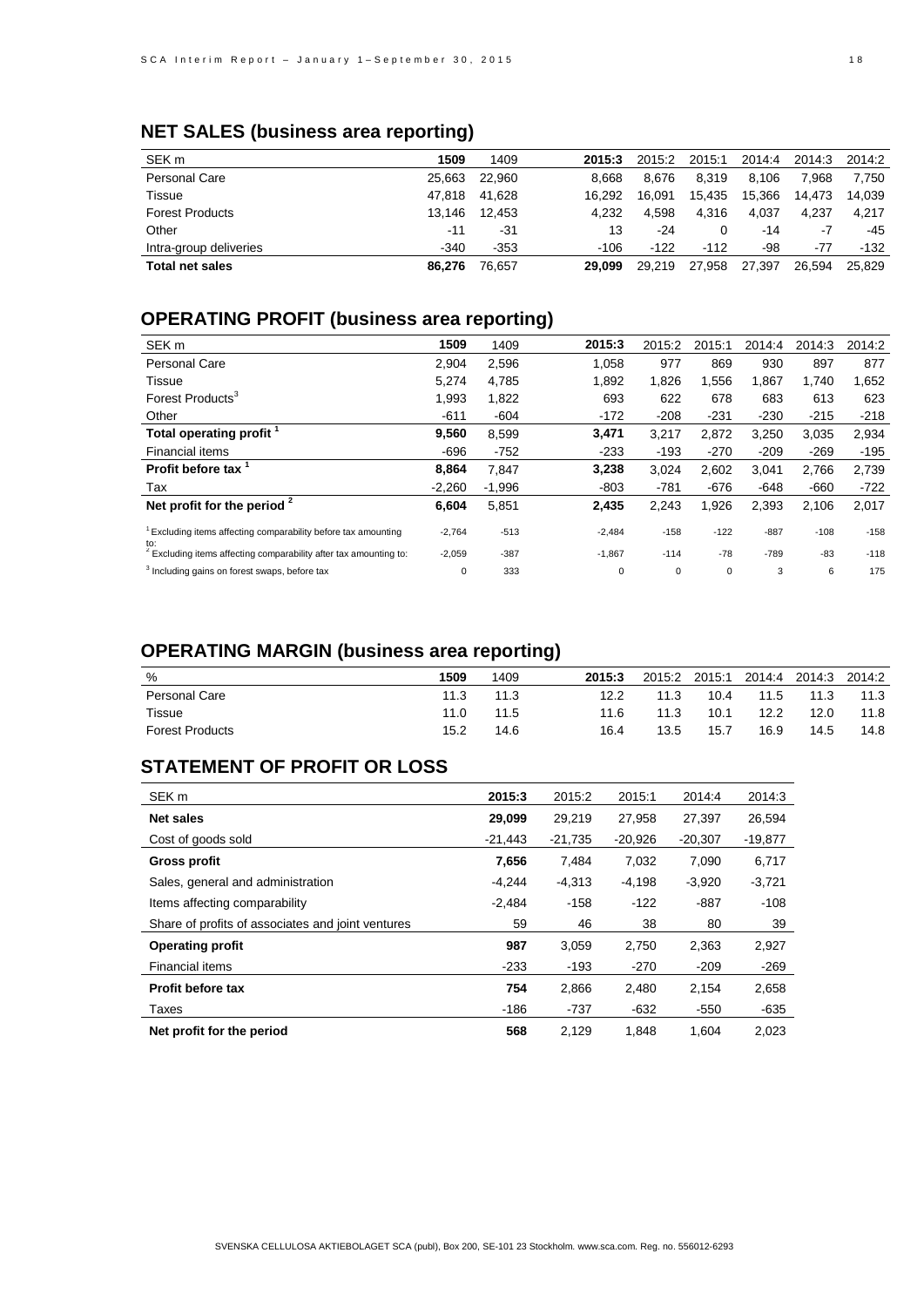# **INCOME STATEMENT PARENT COMPANY**

| SEK m                     | 1509   | 1409   |
|---------------------------|--------|--------|
| Administrative expenses   | $-850$ | $-514$ |
| Other operating income    | 204    | 289    |
| Other operating expenses  | $-166$ | -165   |
| <b>Operating profit</b>   | $-812$ | $-390$ |
| Financial items           | 4,945  | 4,763  |
| Profit before tax         | 4,133  | 4,373  |
| Tax                       | 358    | 449    |
| Net profit for the period | 4,491  | 4,822  |

## **BALANCE SHEET PARENT COMPANY**

| SEK <sub>m</sub>                         | September 30, 2015 | December 31, 2014 |
|------------------------------------------|--------------------|-------------------|
| Intangible assets                        | 0                  | 0                 |
| Tangible assets                          | 8,141              | 8,108             |
| Financial assets                         | 133,980            | 134,120           |
| Total non-current assets                 | 142,121            | 142,228           |
| Total current assets                     | 2,494              | 3,759             |
| <b>Total assets</b>                      | 144,615            | 145,987           |
|                                          |                    |                   |
| Restricted equity                        | 10,996             | 10,996            |
| Unrestricted equity                      | 43,642             | 42,838            |
| Total equity                             | 54,638             | 53,834            |
| Untaxed reserves                         | 213                | 213               |
| <b>Provisions</b>                        | 1,292              | 1,231             |
| Non-current liabilities                  | 16,669             | 21,216            |
| <b>Current liabilities</b>               | 71,803             | 69,493            |
| Total equity, provisions and liabilities | 144,615            | 145,987           |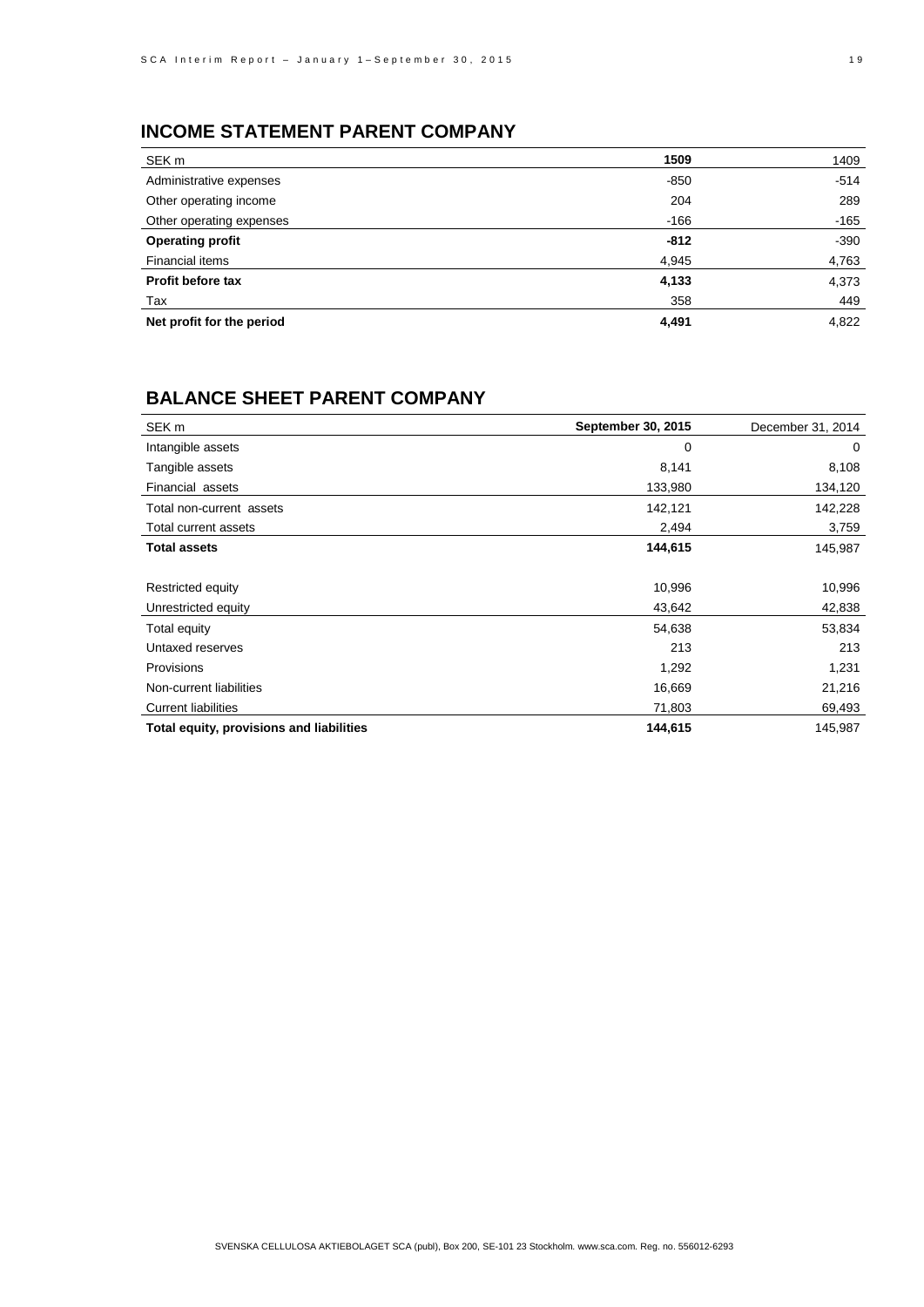# **NOTES**

## **1 ACCOUNTING PRINCIPLES**

This interim report has been prepared in accordance with IAS 34 and recommendation RFR 1 of the Swedish Financial Reporting Board (RFR), and with regards to the Parent Company, RFR 2.

Effective January 1, 2015, SCA applies the following new or amended IFRS:

- Amendments to IAS 19: Defined Benefit Plans: Employee Contributions
- Annual Improvements to IFRSs 2010–2012 Cycle
- Annual Improvements to IFRSs 2011–2013 Cycle

These standards are not judged to have any material impact on the Group's or Parent Company's result of operations or financial position.

In other respects, the accounting principles applied correspond to those described in the 2014 Annual Report.

## **2 RISKS AND UNCERTAINTIES**

SCA's risk exposure and risk management are described on pages 78–83 of the 2014 Annual Report. No significant changes have taken place that have affected the reported risks.

Risks in conjunction with company acquisitions are analyzed in the due diligence processes that SCA carries out prior to all acquisitions. In cases where acquisitions have been carried out that may affect the assessment of SCA's risk exposure, these are described under the heading "Other events" in interim reports.

#### **Risk management processes**

SCA's board decides on the Group's strategic direction, based on recommendations made by Group management. Responsibility for the long-term, overall management of strategic risks corresponds to the company's delegation structure, from the Board to the CEO and from the CEO to the business unit presidents. This means that most operational risks are managed by SCA's business units at the local level, but that they are coordinated when considered necessary. The tools used in this coordination consist primarily of the business units' regular reporting and the annual strategy process, where risks and risk management are a part of the process.

SCA's financial risk management is centralized, as is the Group's internal bank for the Group companies' financial transactions and management of the Group's energy risks. Financial risks are managed in accordance with the Group's finance policy, which is adopted by SCA's board and which – together with SCA's energy risk policy – makes up a framework for risk management. Risks are aggregated and monitored on a regular basis to ensure compliance with these guidelines. SCA has also centralized other risk management.

SCA has a staff function for internal audit, which monitors compliance in the organization with the Group's policies.

## **3 RELATED PARTY TRANSACTIONS**

No transactions have been carried out between SCA and related parties that have had a material impact on the company's financial position and results of operations.